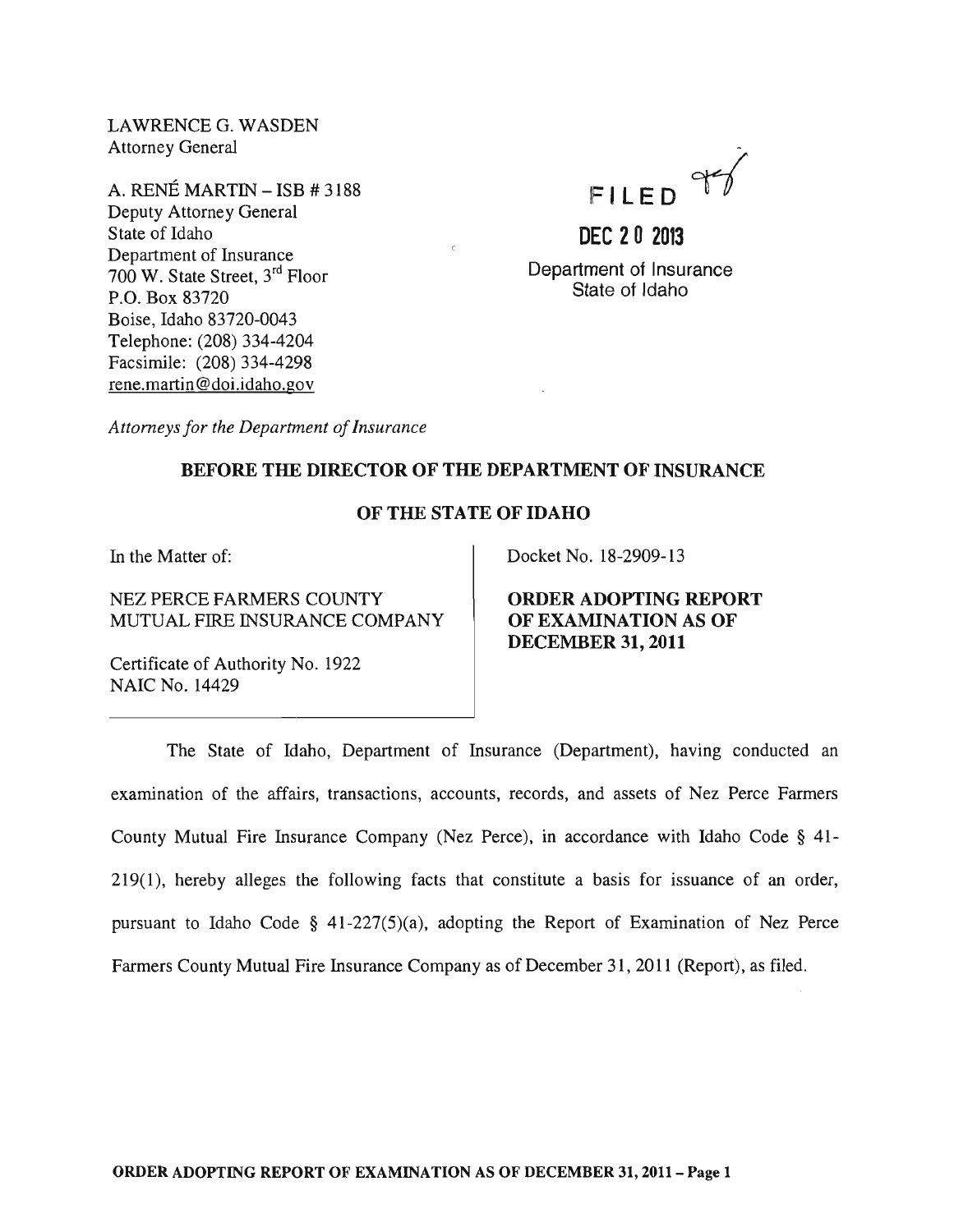#### FINDINGS OF FACT

1. Nez Perce is an Idaho-domiciled county mutual fire insurer, organized pursuant to Idaho Code § 41-3102, and is licensed to transact property insurance in Idaho under Certificate of Authority No. 1922.

2. The Department completed an examination of Nez Perce in accordance with Idaho Code § 41-219(1) on or about November 14,2013. The Department's findings are set forth in the Report.

3. Pursuant to Idaho Code § 41-227(4), a copy of the Report, verified under oath by the Department's examiner-in-charge, was filed with the Department on November 14, 2013, and a copy of such verified Report was transmitted to Nez Perce on the same date. A copy of the verified Report is attached hereto as Exhibit "A."

4. On or about December 9,2013, the Department received a Waiver signed by Rita L. Blewett, as SecretarylTreasurer of Nez Perce. By execution of such Waiver, a copy of which is attached hereto as Exhibit "B," Nez Perce consented to the immediate entry of a final order by the Department's Director (Director) adopting the Report without any modifications; waived its right to make a written submission or rebuttal to the Report; and waived its right to request a hearing and to seek reconsideration or appeal from the Director's final order adopting the Report.

5. No written submissions or rebuttals, pursuant to Idaho Code § 41-227(4), with respect to any matters contained in the Report were received by the Department from Nez Perce.

#### CONCLUSIONS OF LAW

6. Idaho Code § 41-227(5)(a) provides that "[w]ithin thirty (30) days of the end of the period allowed for the receipt of written submissions or rebuttals, the director shall fully consider and review the report, together with any written submissions or rebuttals and relevant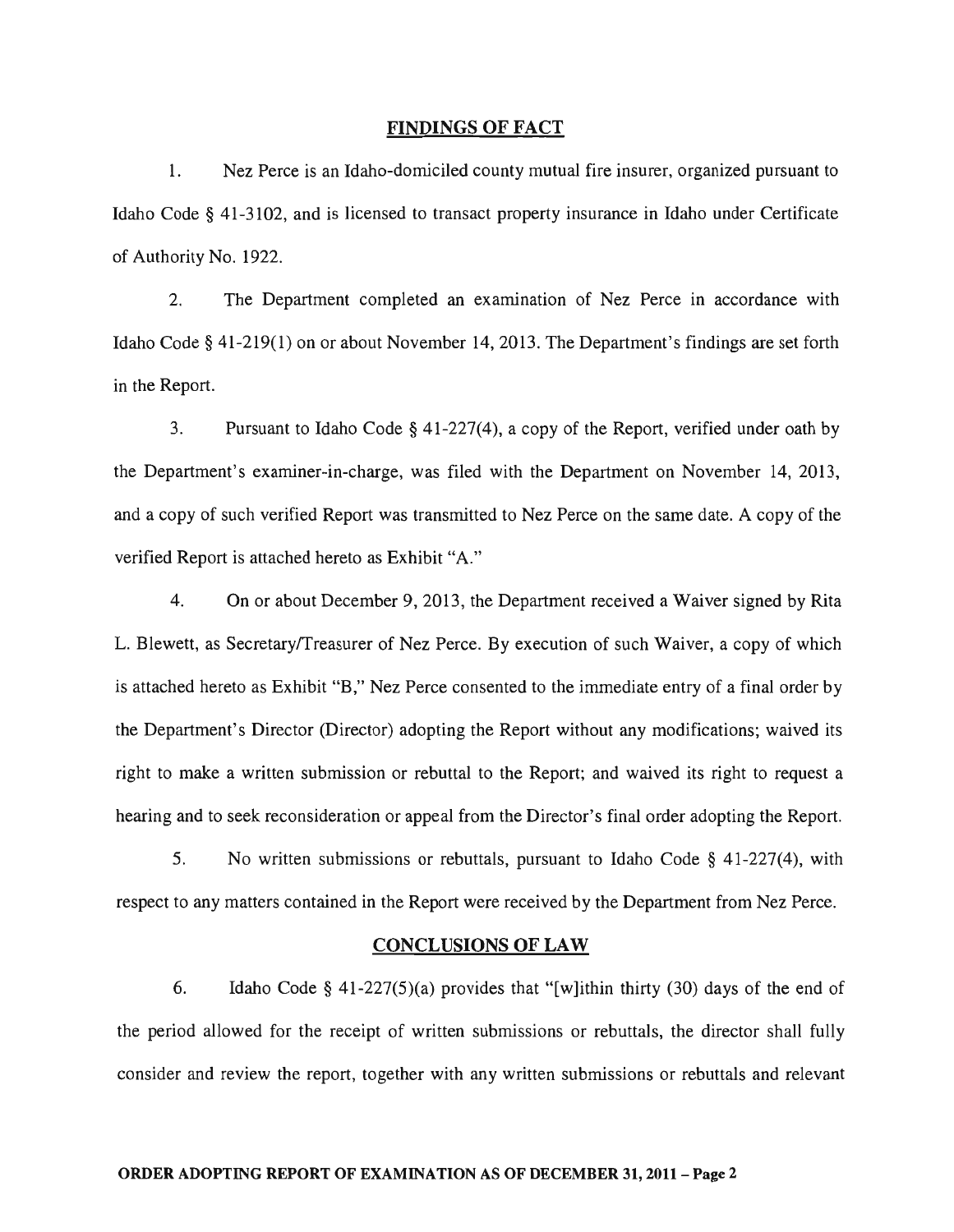portions of the examiner's work papers" and shall enter an order adopting the report of examination as filed or with modifications or corrections.

7. Having fully considered the Report, the Director concludes that Nez Perce meets the minimum requirements set forth in Idaho Code § 41-3112A.

#### ORDER

NOW, THEREFORE, based on the foregoing, IT IS HEREBY ORDERED that the Report of Examination of Nez Perce Farmers County Mutual Fire Insurance Company as of December 31, 2011, is hereby ADOPTED as filed, pursuant to Idaho Code § 41-227(5)(a).

IT IS FURTHER ORDERED, pursuant to Idaho Code § 41-227(8), that the adopted Report is a public record and shall be exempt from the exemptions from disclosure provided in chapter 3, title 9, Idaho Code.

IT IS FURTHER ORDERED, pursuant to Idaho Code § 41-227(6)(a), that, within thirty (30) days of the issuance of the adopted Report, Nez Perce shall file with the Department's Chief Examiner affidavits executed by each of its directors stating under oath that they have received a copy of the adopted Report and related orders.

IT IS SO ORDERED. DATED this  $\mathbb{Z}$  day of December, 2013.

> STATE OF IDAHO DET OF THE OF THE OF

WILLIAM W. DEAL Director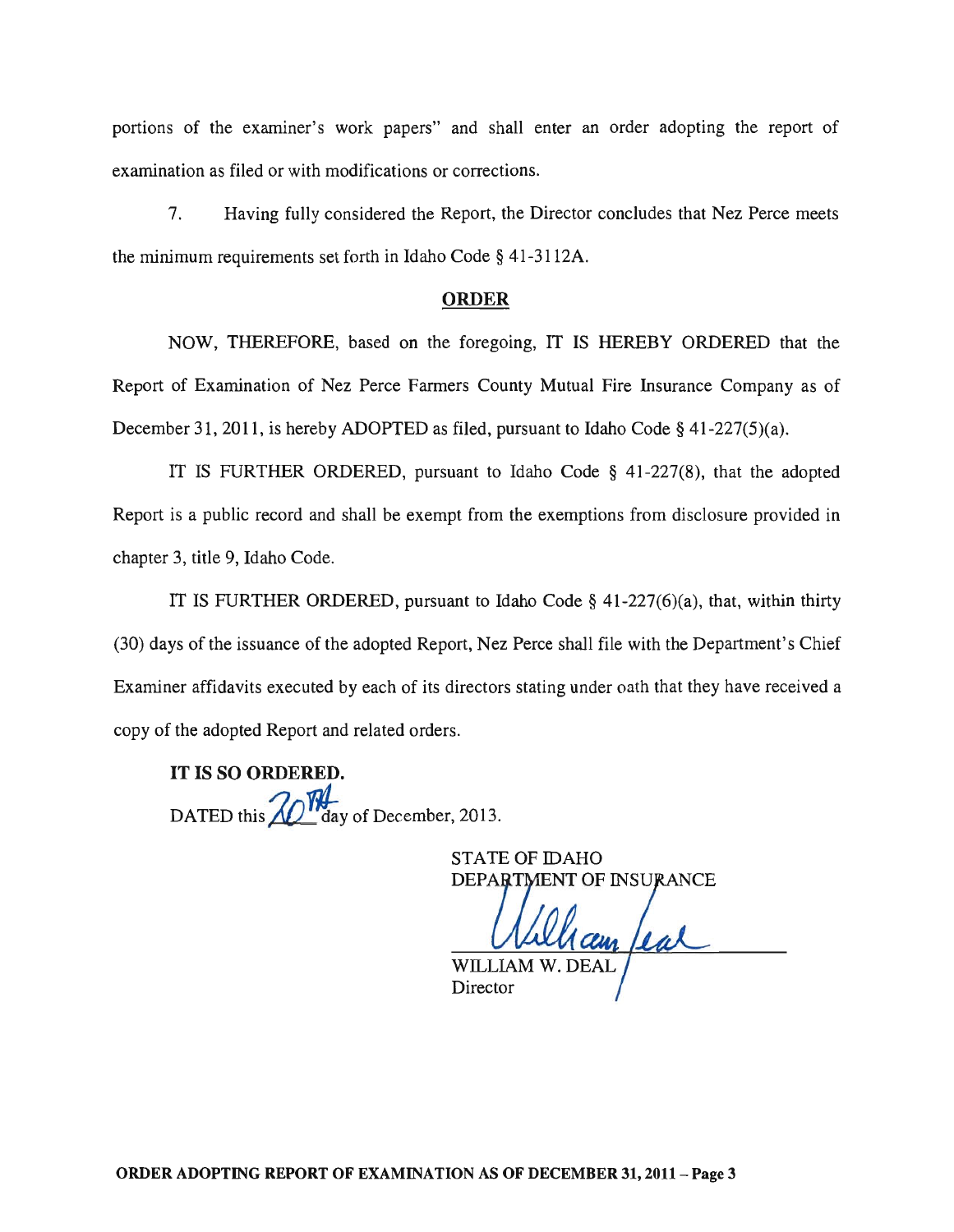### CERTIFICATE OF SERVICE

I HEREBY CERTIFY that, on this  $\frac{20+\frac{1}{2}}{20}$ day of December, 2013, I caused a true and correct copy of the foregoing ORDER AboPTING REPORT OF EXAMINATION AS OF DECEMBER 31, 2011 to be served upon the following by the designated means:

Nez Perce Farmers County Mutual Fire Insurance Company Rita L. Blewett, Secretary/Treasurer P.O. Box 140 Kendrick, ID 83537-0140 blewettinsuranceagency@tds.net

Georgia Siehl, CPA, CFE Bureau Chief / Chief Examiner Idaho Department of Insurance 700 W. State Street, 3rd Floor Boise, ID 83720-0043 georgia. siehl @doi.idaho.gov

first class mail  $\boxtimes$  certified mail hand delivery  $\boxtimes$  email

first class mail certified mail hand delivery  $\boxtimes$  email

Teresa Jones Assistant to the Director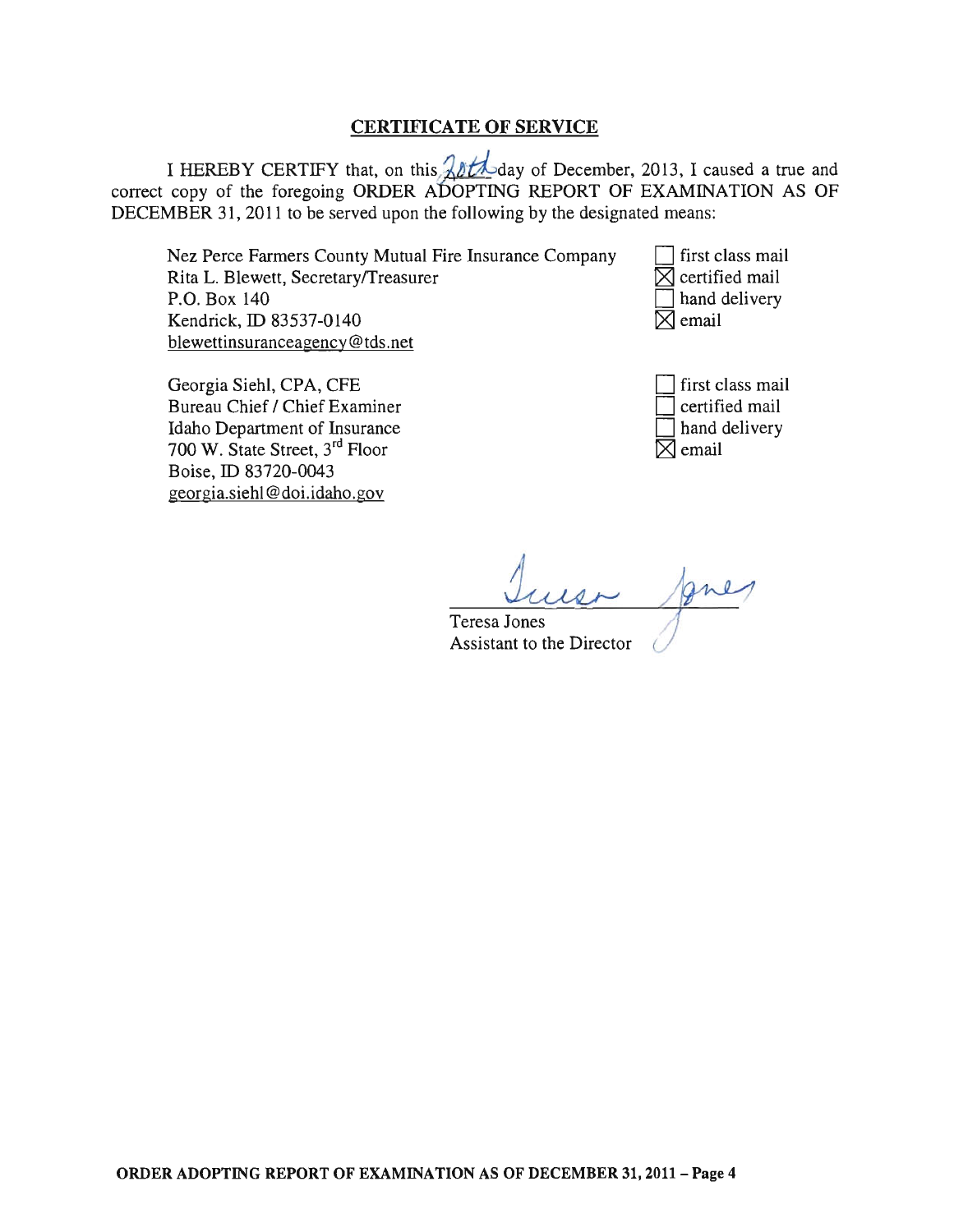# DEPARTMENT OF INSURANCE

# STATE OF IDAHO



# REPORT OF EXAMINATION

of the

# NEZ PERCE FARMERS COUNTY MUTUAL FIRE INSURANCE COMPANY

(NAlC Company Code: 14429)

as of

December 31, 2011

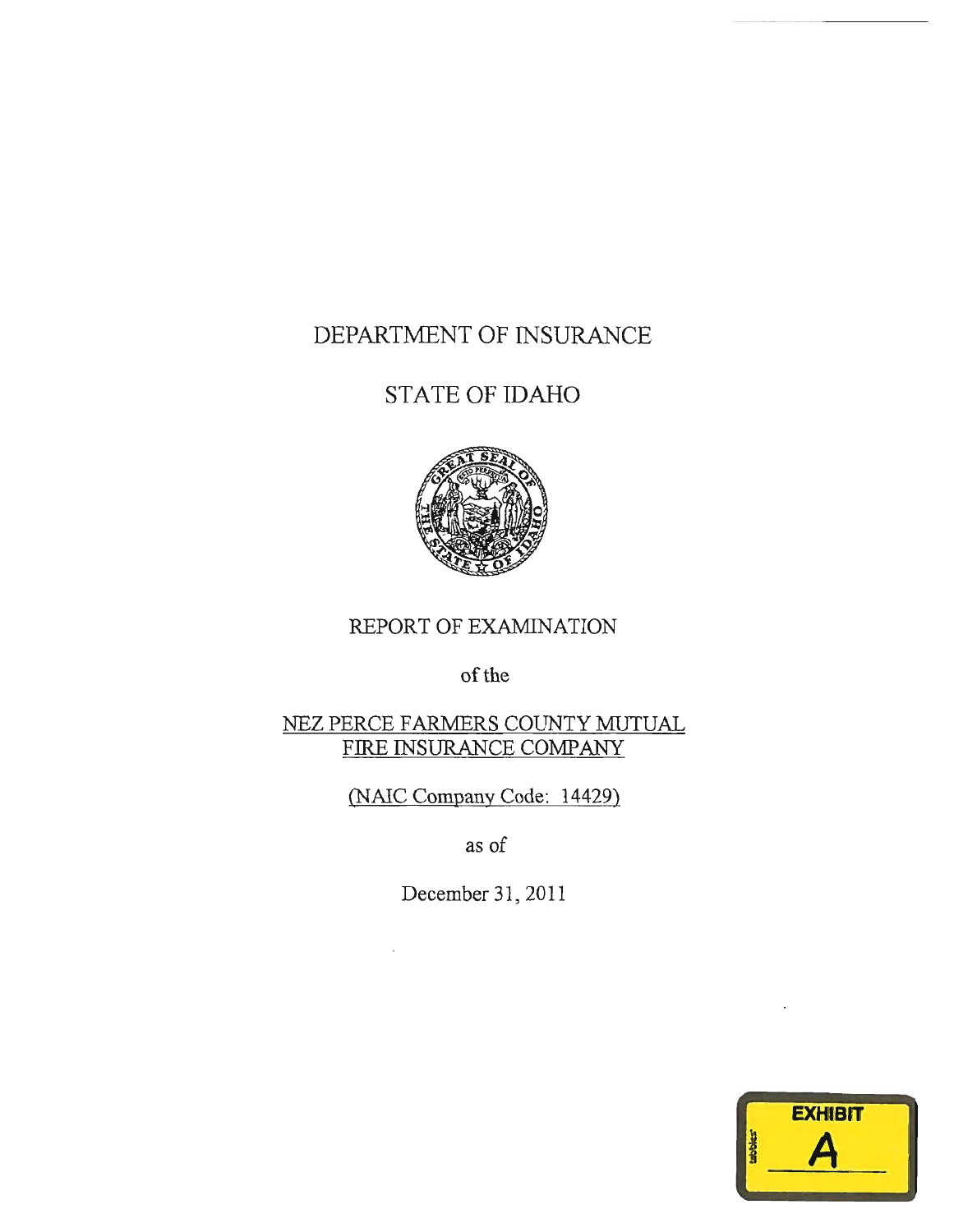# **TABLE OF CONTENTS**

|                                                                               | <u>Page</u>    |
|-------------------------------------------------------------------------------|----------------|
|                                                                               | I              |
|                                                                               | $\mathbf{2}$   |
|                                                                               | $\overline{2}$ |
|                                                                               | $\overline{2}$ |
|                                                                               | 3              |
|                                                                               | 3              |
|                                                                               | 3              |
|                                                                               | 3              |
|                                                                               | $\overline{3}$ |
|                                                                               | 4              |
|                                                                               | 4              |
|                                                                               | 4              |
|                                                                               | 4              |
|                                                                               | 4              |
|                                                                               | 4              |
|                                                                               | 5              |
|                                                                               | 5              |
|                                                                               | 5              |
|                                                                               | 6              |
|                                                                               | 7              |
|                                                                               | 7              |
|                                                                               | 8              |
|                                                                               | 8              |
|                                                                               | 8              |
|                                                                               | 9              |
|                                                                               | 10             |
|                                                                               | 10             |
|                                                                               | 11             |
| Capital and Surplus Account, for the Year Ending December 31, 2011            | 12             |
| Reconciliation of Capital and Surplus, December 31, 2006 to December 31, 2011 | 12             |
|                                                                               | 13             |
|                                                                               | 14             |
|                                                                               | 14             |
|                                                                               | 15             |
|                                                                               | 15             |
|                                                                               | 16             |
|                                                                               |                |

 $\mathcal{A}$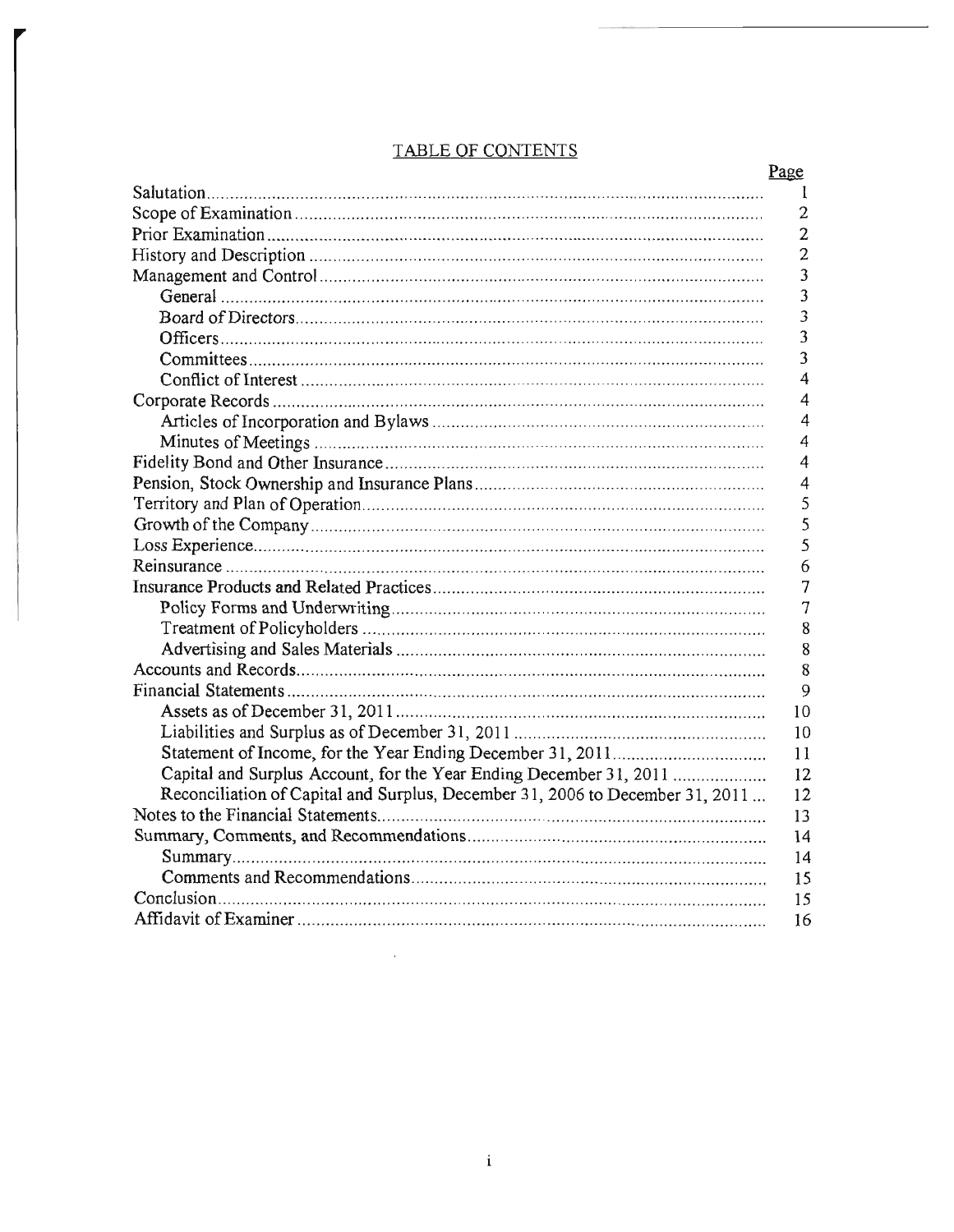# *State oj Idaho*  **DEPARTMENT OF INSURANCE**

C.L. "BUTCH" OTTER Governor

700 West State Street, 3rd Floor P.O. Box 83720 Boise, Idaho 83720-0043 Phone (208)334-4250 FAX # (208)334-4398

WILLIAM W. DEAL Director

> Boise, Idaho November 14,2013

The Honorable William W. Deal Director of Insurance State of Idaho 700 West State Street P. O. Box 83720 Boise, Idaho 83720-0043

Dear Director:

Pursuant to your instructions, in compliance with Section 41-219(1), Idaho Code, and in accordance with the practices and procedures promulgated by the National Association of Insurance Commissioners (NAIC), we have conducted an examination as of December 31,2011 of:

#### Nez Perce Farmers County Mutual Fire Insurance Company 408 East Main Street Kendrick. Idaho 83537

hereinafter referred to as "the Company" at its offices in Kendrick, Idaho. The following Report of Examination is respectfully submitted.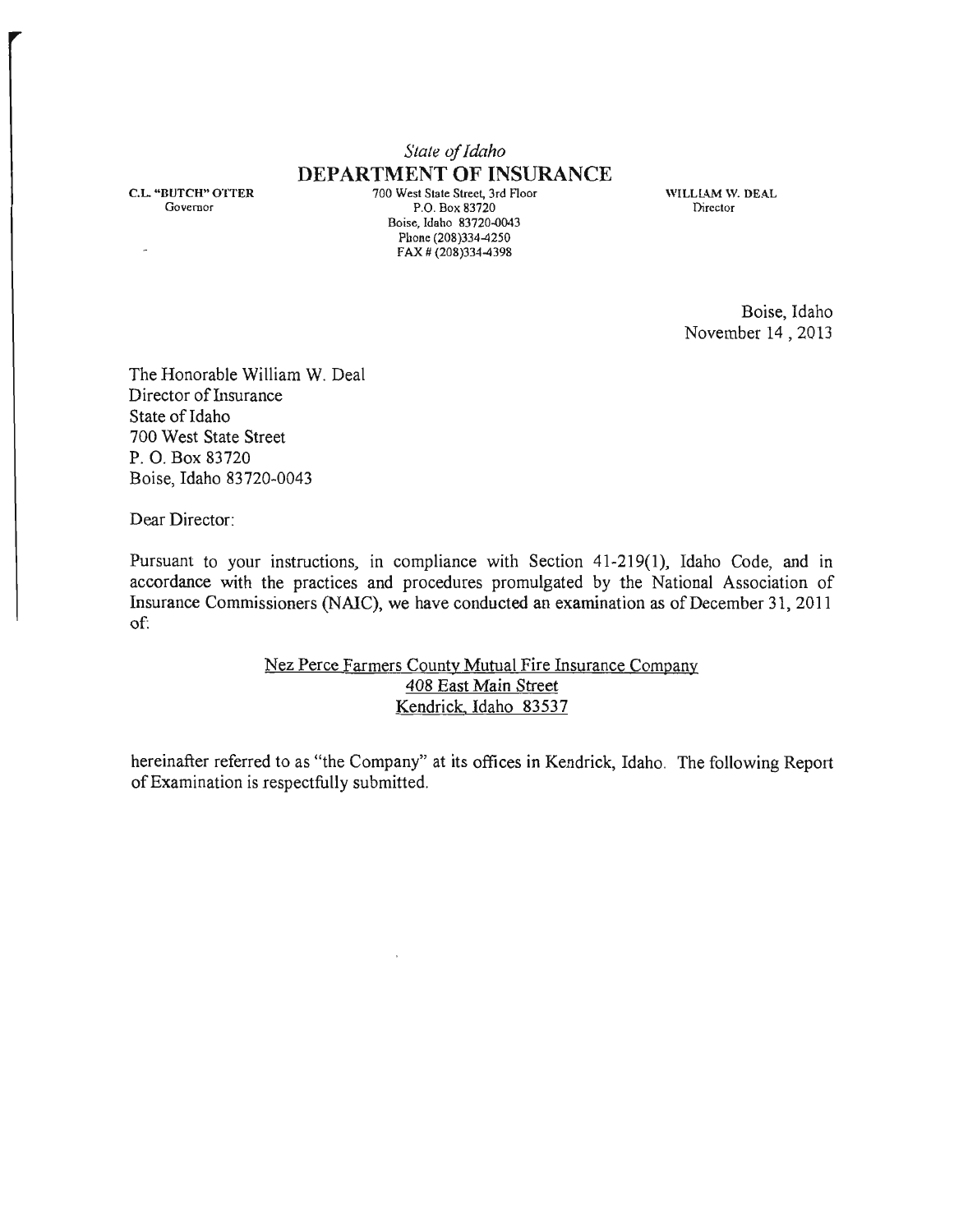#### SCOPE OF EXAMINATION

This examination covered the period January 1, 2007, through December 31,2011, and included such prior transactions and any material transactions and/or events occurring subsequent to the examination date and noted during the course of this examination. The examination was conducted in accordance with Section 41-219(1), Idaho Code, the National Association of Insurance Commissioners (NAIC) *Financial Condition Examiners Handbook,* the NAIC *Market Regulation Handbook,* and the NAIC *Accounting Practices and Procedures Manual.* We performed our testing in order to achieve a confidence level commensurate with the risk assessed through utilization of the NAIC *Financial Condition Examiners Handbook.* Verification and valuation of assets, liabilities, and surplus to policyholders, and an analysis and review of such other accounts and records as appropriate to the examination were also performed.

A Letter of Representation was signed by the Company attesting to its ownership of all assets and to the nonexistence of unrecorded liabilities or contingent liabilities.

In addition to the Report of Examination, a Management Letter was issued to the Company by the Department which covered items that were not included in the Report, due to the materiality threshold, items that were related to proprietary/operational issues, as well as minor accounting and/or annual statement reporting corrections.

#### PRIOR EXAMINATION

The prior financial examination was conducted by the Idaho Department of Insurance covering the period January 1, 2002 through December 31, 2006. The prior examination report did not contain any comments and/or recommendations.

#### HISTORY AND DESCRIPTION

The Company was organized and incorporated as a domestic county mutual fire insurance company under Chapter 31, Idaho Code during 1904. The Company received its first certificate of authority during 1905 and commenced operations in the same year. The Company currently operates under a certificate of authority which allows it to insure property in the following seven Idaho counties:

Benewah Clearwater Idaho Latah Lewis Nez Perce Shoshone

In 2003, the Company merged with Idaho Farmers County Mutual Fire Insurance Company. The Company was the surviving entity. The members of Idaho Farmers County Mutual Fire Insurance Company adopted the plan for merger on May 23, 2003. Members of the Company adopted the plan for merger on June 13, 2003. The merger was approved by the Idaho Department of Insurance in August 2003. In this connection, the Company filed amended Articles of Incorporation and Bylaws. The Idaho Department of Insurance approved the amended Articles of Incorporation on August 8, 2003 and the amended Bylaws on August 12, 2003.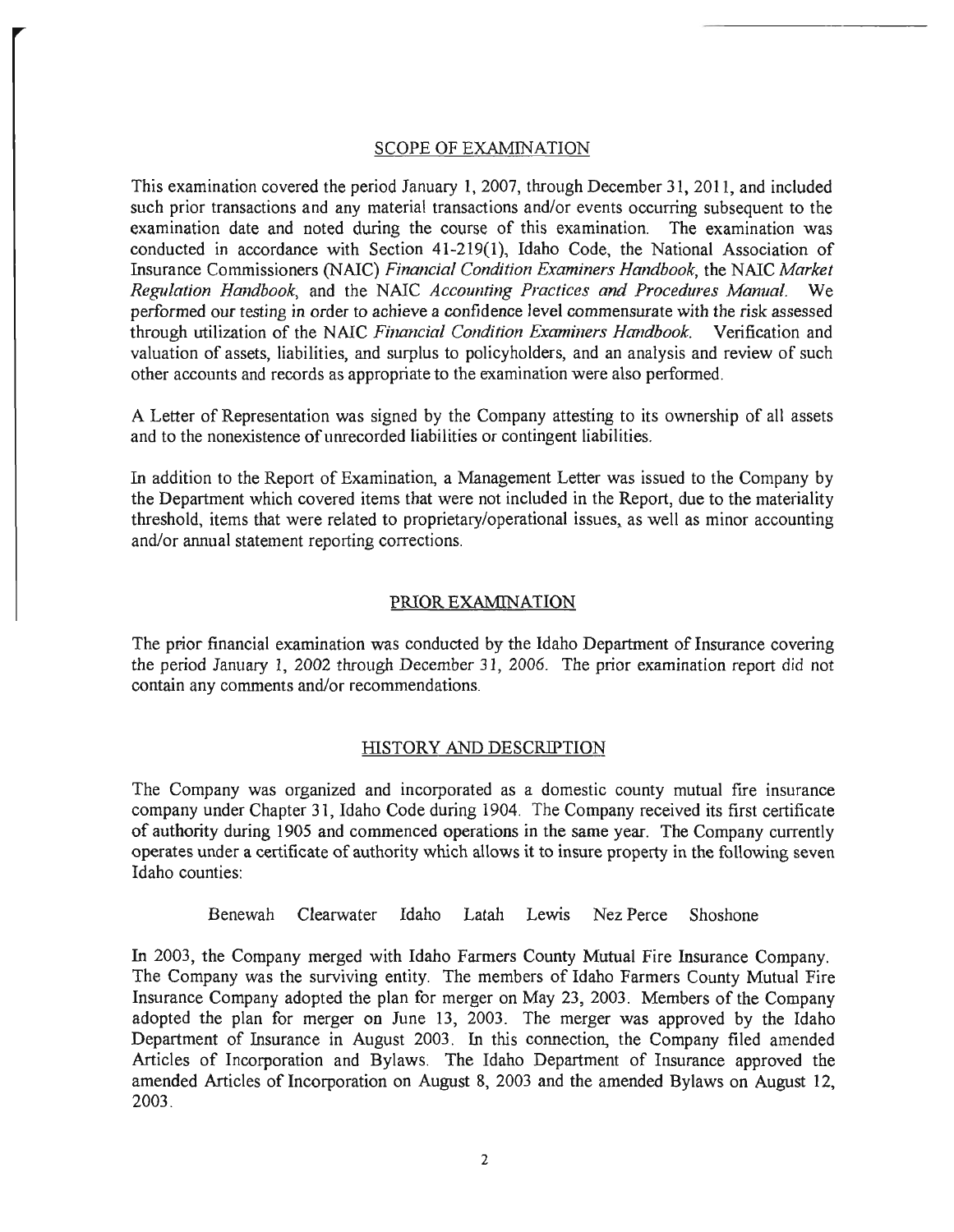### MANAGEMENT AND CONTROL

#### General

The Company is governed by a ten member Board of Directors pursuant to Sections 41-3109 and 41-3110, Idaho Code. The Directors are also members and policyholders of the Company. The officers of the Company are president, vice-president, secretary and treasurer. Rita Blewett, Secretary-Treasurer manages the Company's operations from her agency office located in Kendrick, Idaho. The Company does not have any committees. The annual meetings of the members and the Board of Directors are held on the first Saturday of May. The Board of Directors meet twice annually on the first Saturdays of May and November.

#### Board of Directors

The following members were elected as Directors of the Company as of December 31, 2011:

| Name                   | Profession                             |  |  |
|------------------------|----------------------------------------|--|--|
| Douglas H. Ashburn     | Self-employed Farmer                   |  |  |
| Rita Louise Blewett    | Secretary-Treasurer, Nez Perce Farmers |  |  |
|                        | County Mutual Fire Insurance Company   |  |  |
| Dennis Duane Burgess   | Self-employed Farmer                   |  |  |
| Susan Kay Larson       | Realtor, Empire Realty Services        |  |  |
| Doris V. Pettichord    | Retired                                |  |  |
| Helen Marie Riggers    | Retired                                |  |  |
| Randy John Tiede       | Self-employed Farmer                   |  |  |
| Lawrence Henry Wemhoff | Self-employed Farmer                   |  |  |
| Norma Diane Wemhoff    | Accountant, Forsman & Associates       |  |  |
| Yvonne Jean White      | Retired                                |  |  |

Directors are paid fees of \$20 for each Board meeting attended. The President of the Board of Directors is paid an annual fee of \$1,000, plus a fee of \$0.10 for each policy signed. Mileage to and from Board meetings is paid at rates approved by the Board of Directors. At year-end 2011, the rate was \$0.50 per mile. Effective May 2012, the approved rate increased to \$0.55 per mile.

#### **Officers**

The following persons were serving as officers of the Company at December 31, 2011:

| Dennis Duane Burgess   | President           |
|------------------------|---------------------|
| Lawrence Henry Wemhoff | Vice President      |
| Rita Louise Blewett    | Secretary-Treasurer |

#### **Committees**

Pursuant to IDAPA 18.01.62.010.03, the Board of Directors also serves as the Audit Committee. The Company does not have any other committees.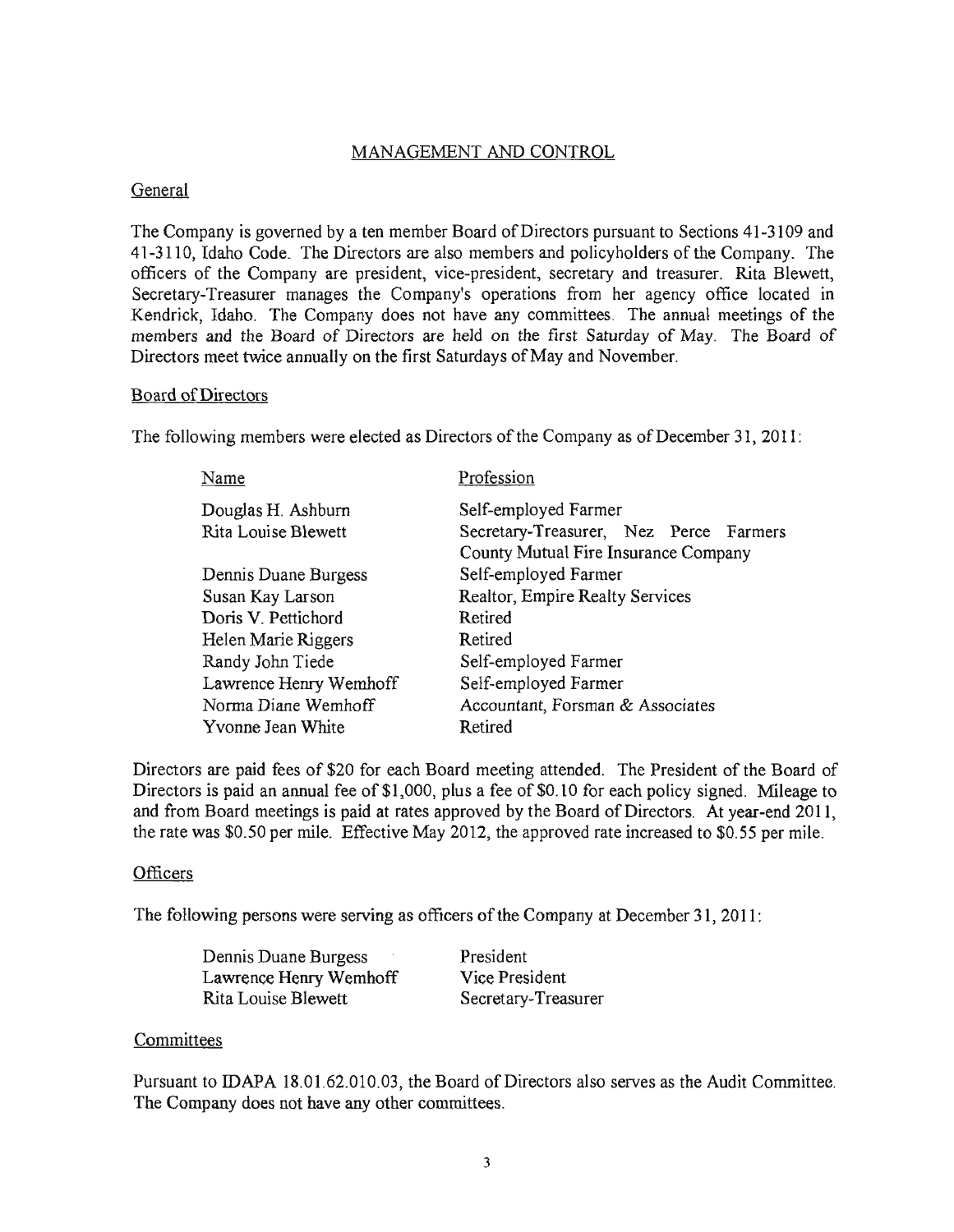#### Conflict of Interest

The Company adopted a conflict of interest policy that provides for any officer, director or responsible employee to disclose to the Board of Directors any material interest or affiliation which conflicts with the duties of such person on behalf of the Company. The statements completed during all years under examination and subsequent thereto appeared to appropriately disclose any possible conflicts of interest.

#### CORPORATE RECORDS

#### Articles of Incorporation and Bylaws

The Company's records indicated that the Articles of Incorporation and Bylaws were not amended during the period under examination.

#### Minutes of Meetings

A review of the minutes of the meetings ofthe Board of Directors for the period January 1,2007 through December 31, 2011 and subsequent thereto indicated that a quorum was present at all meetings held during the examination period. The minutes appear to adequately reflect and approve the significant activities of the Company.

### FIDELITY BOND AND OTHER INSURANCE

Insurance coverages for the protection of the Company were maintained during the period under examination. Coverages in effect as of December 31, 2011 included fidelity bond coverage; employers' liability. professional liability and directors and officers liability.

The protection of the financial institution bond met the suggested minimum limits recommended by the NAIC *Financial Condition Examiners Handbook.* 

The insurance companies providing coverage to the Company were licensed or otherwise authorized in the State of Idaho.

#### PENSION, STOCK OWNERSHIP AND INSURANCE PLANS

The Company has two employees. Major medical insurance is provided to the Secretary-Treasurer. Vacation and holidays are also provided by the Company.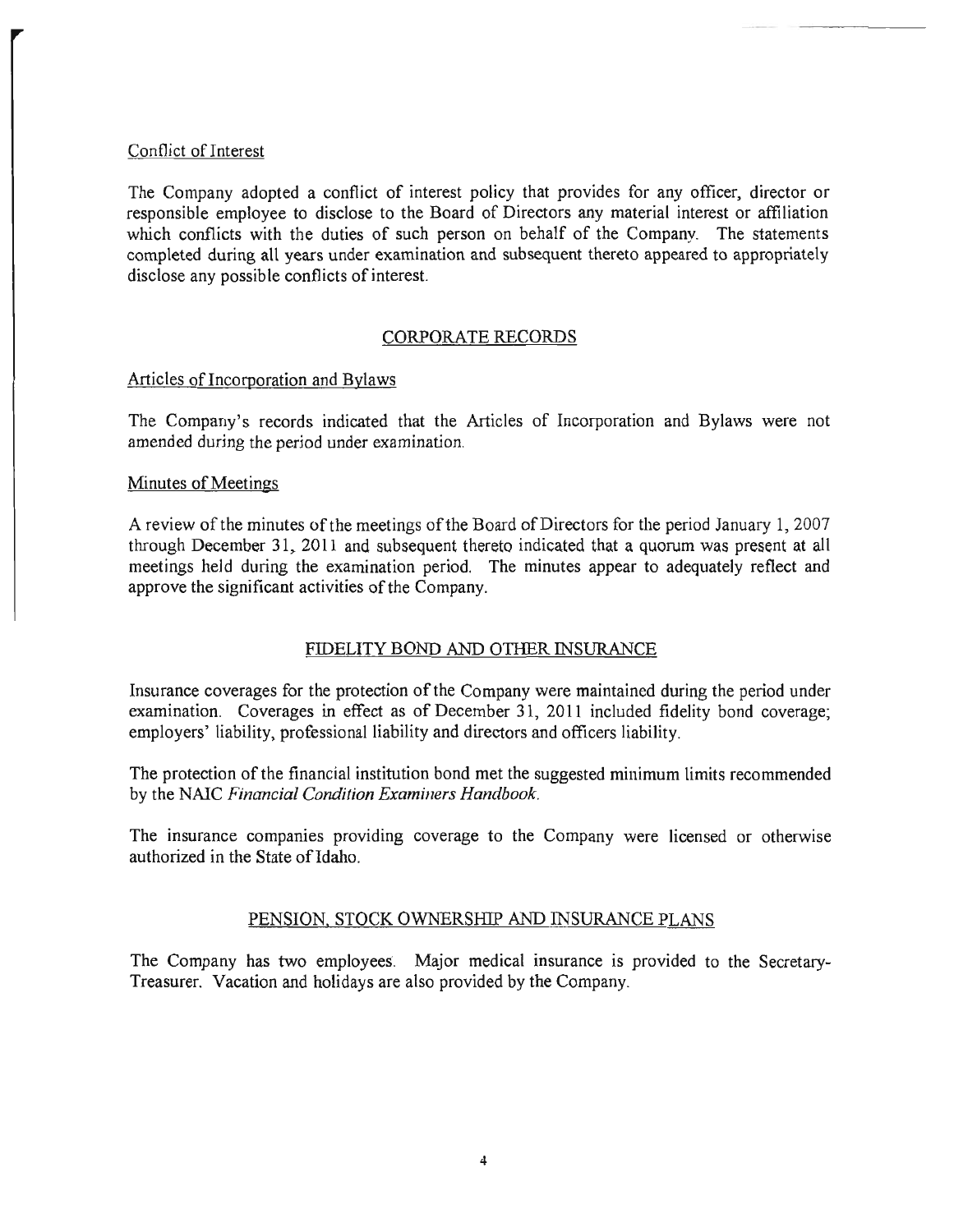#### TERRITORY AND PLAN OF OPERATION

The Company provides fire and lightening and extended coverages up to \$250,000 per policy and retains a maximum of \$25,000. Policies are insured for the full cash value of the property. Policy rates levied against members range from \$2.50 to \$10 per \$1,000 insurance coverage depending on the type of dwelling and occupancy. Business is procured by the Directors acting in the capacity of agents under Director-Agent agreements. The Directors are compensated a commission of \$20 per policy written, plus \$8 per \$12,000 coverage or fractions thereof and \$1 per photo for underwriting purposes. A \$25 incentive bonus is also paid on each new member. Directors also serve as claims adjustors for the Company and are compensated at the rate of \$20 per hour, \$1 per photograph, and \$0.50 per mile. Subsequent to the examination date, the mileage rate was increased to \$0.55 per mile. In addition, the Directors are also paid an agent fee of \$200 twice a year.

Insured persons must agree to become members of the Company and abide by the Bylaws and pay pro rata shares of losses incurred by the members as they are levied by periodic assessments.

#### GROWTH OF THE COMPANY

The Company's growth for the years indicated, as taken from the prior examination report and its Annual Statements, is shown in the following schedule:

|         | Number of | Insurance    | Surplus to    |
|---------|-----------|--------------|---------------|
| Year    | Members   | In-Force     | Policyholders |
| 2006*   | 483       | \$38,273,565 | \$659,573     |
| 2007    | 461       | 38,463,109   | 687,454       |
| 2008    | 410       | 38,031,048   | 619,850       |
| 2009    | 387       | 36,857,405   | 608,311       |
| 2010    | 357       | 34,644,483   | 574,920       |
| $2011*$ | 350       | 34,050,983   | 578,751       |

\* As determined by Examination.

Insurance in-force has decreased due to declining membership. Surplus to policyholders has decreased due to liquidation of assets to pay claims and other expenses of the Company.

#### LOSS EXPERIENCE

The ratios of net losses paid to net assessments/premium income collected shown in the following schedule were derived from amounts reported in the Company's Annual Statements: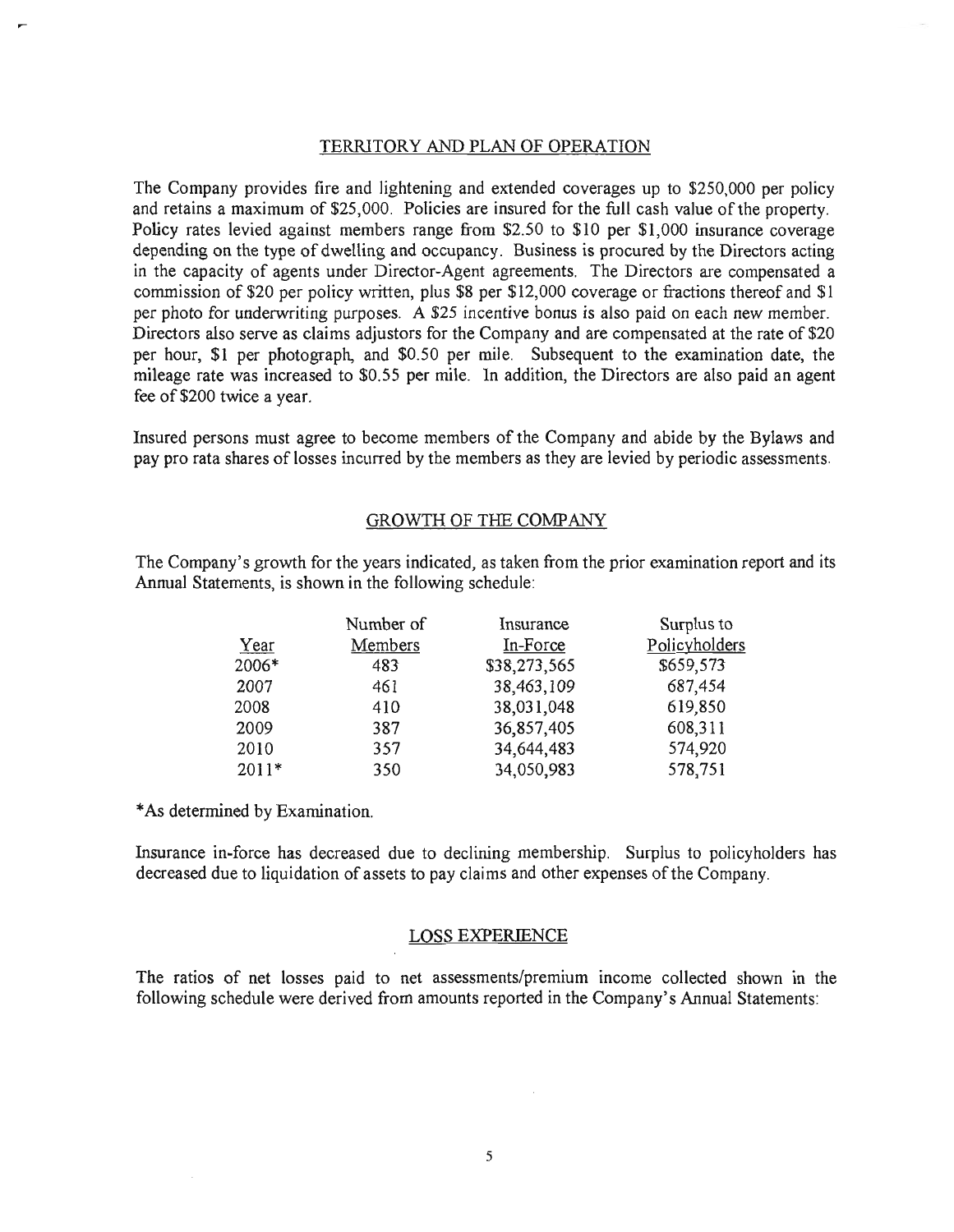|         |                  |                 | Ratio Net Losses<br>Paid to Net |
|---------|------------------|-----------------|---------------------------------|
|         |                  |                 | Assessments/                    |
|         | Net Assessments/ |                 | Premium Income                  |
| Year    | Premium Income   | Net Losses Paid | Collected                       |
| 2006*   | \$94,063         | \$29,958        | 31.85%                          |
| 2007    | 92,878           | 11,772          | 12.68%                          |
| 2008    | 84,140           | 90,000          | 106.97%                         |
| 2009    | 86,224           | 17,358          | 20.14%                          |
| 2010    | 97,377           | 11,024          | 11.32%                          |
| $2011*$ | 71,520           | 26,125          | 36.53%                          |

\* As determined by Examination.

Net assessments and premium income has decreased due to declining membership. Net losses paid fluctuate based on the number and severity of claims paid. Several claims paid in 2008 exceeded the Company's retention of \$25,000 and were offset by reinsurance. See Note 1 to the Financial Statements for additional information relative to years 2010 and 2011.

#### REINSURANCE

#### Assumed

The Company did not assume any reinsurance business during the examination period.

#### **Ceded**

The Company ceded property business through an excess of loss reinsurance agreement to General Reinsurance Corporation, Stamford, Connecticut. Agreement No. 8955 was effective on January 1, 2002 and applied to business written by the Company defined as insurance against fire and lightning, theft and upset of farm machinery, other perils covered in the Standard Form Endorsement for Extended Coverage, Farm Dwelling Building(s) and Contents Broad Form, Farm Dwelling Building(s) Special Form and vandalism, Malicious Mischief and personal property theft endorsement.

The Company's retention under the reinsurance agreement is \$25,000 and the reinsurer's limit of liability is \$225,000. Regarding catastrophe coverage, the Company's retention is the greater of 100 percent of annual assessment income, excluding member fees and quota share treaty premium paid, or \$50,000. The reinsurer's catastrophe cover limits are 90 percent of the next \$250,000 of the ultimate net loss up to a maximum of 90 percent of \$500,000 for all losses.

The agreement contained the standard insolvency clause and termination and arbitration provisions. The termination clause provided that the agreement may be terminated by either party upon ninety days written notice. The agreement was renewed throughout the examination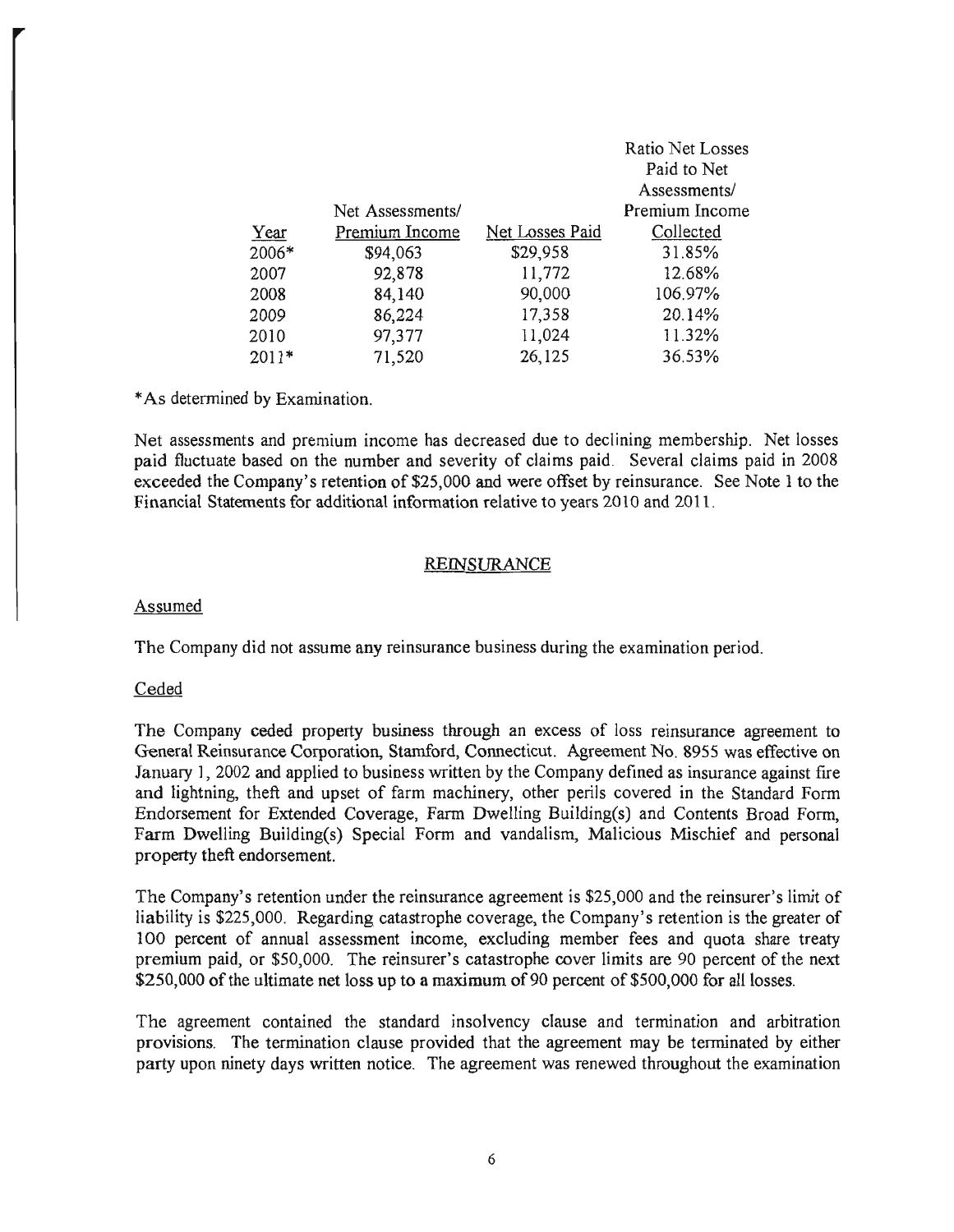period by endorsement numbers 7 through 10. The reinsurance agreement appeared to appropriately transfer risk pursuant to SSAP No. 62R.

Agreement No. 8955 was terminated effective January 1, 2012 and replaced concurrently by Agreement No. 8955-12. This agreement is substantially similar to the previous agreement, with the same Company retention and reinsurer limits of liability. The agreement was subsequently renewed for the period January 1, 2013 through December 31,2013 by Endorsement No. 1.

#### INSURANCE PRODUCTS AND RELATED PRACTICES

#### Policy Forms and Underwriting

The Company's underwriting guidelines are set forth in its Bylaws and policy form. The Articles of Incorporation contain a provision that the liability of each member is not limited.

Premium and/or assessment rates in effect as of December 31, 2011 are as follows:

| <b>Risk</b>                      | Rate                                                                                                                                                   |
|----------------------------------|--------------------------------------------------------------------------------------------------------------------------------------------------------|
| Fire and Lightning               | A policy fee of \$4 each five years, plus \$2.50 to \$10.00<br>per year for each \$1,000 of insurance coverage<br>(frame/brick or manufactured homes). |
| <b>Extended Coverage</b>         | \$0.90 for each \$1,000 of insurance.                                                                                                                  |
| Glass                            | \$8 per \$100; \$10.50 per \$250, and \$14 per \$500 of<br>coverage.                                                                                   |
| Personal Property and Theft      | \$2 per \$1,000 of theft as long as theft coverage equals<br>personal property coverage.                                                               |
| Vandalism and Malicious Mischief | \$0.10 per \$1,000.                                                                                                                                    |
| <b>Broad Form Perils</b>         | \$0.43 per \$1,000.                                                                                                                                    |
| Special Form Perils              | \$0.51 per \$1,000.                                                                                                                                    |
| Theft and Upset – Farm Machinery | $$1.50$ per $$1,000$ .                                                                                                                                 |

In addition, each policy was assessed \$20.00 fixed charge each year for the purpose of encouraging members to consolidate many small policies so that rates were competitive and would equalize the cost of administering small policies versus combined policies.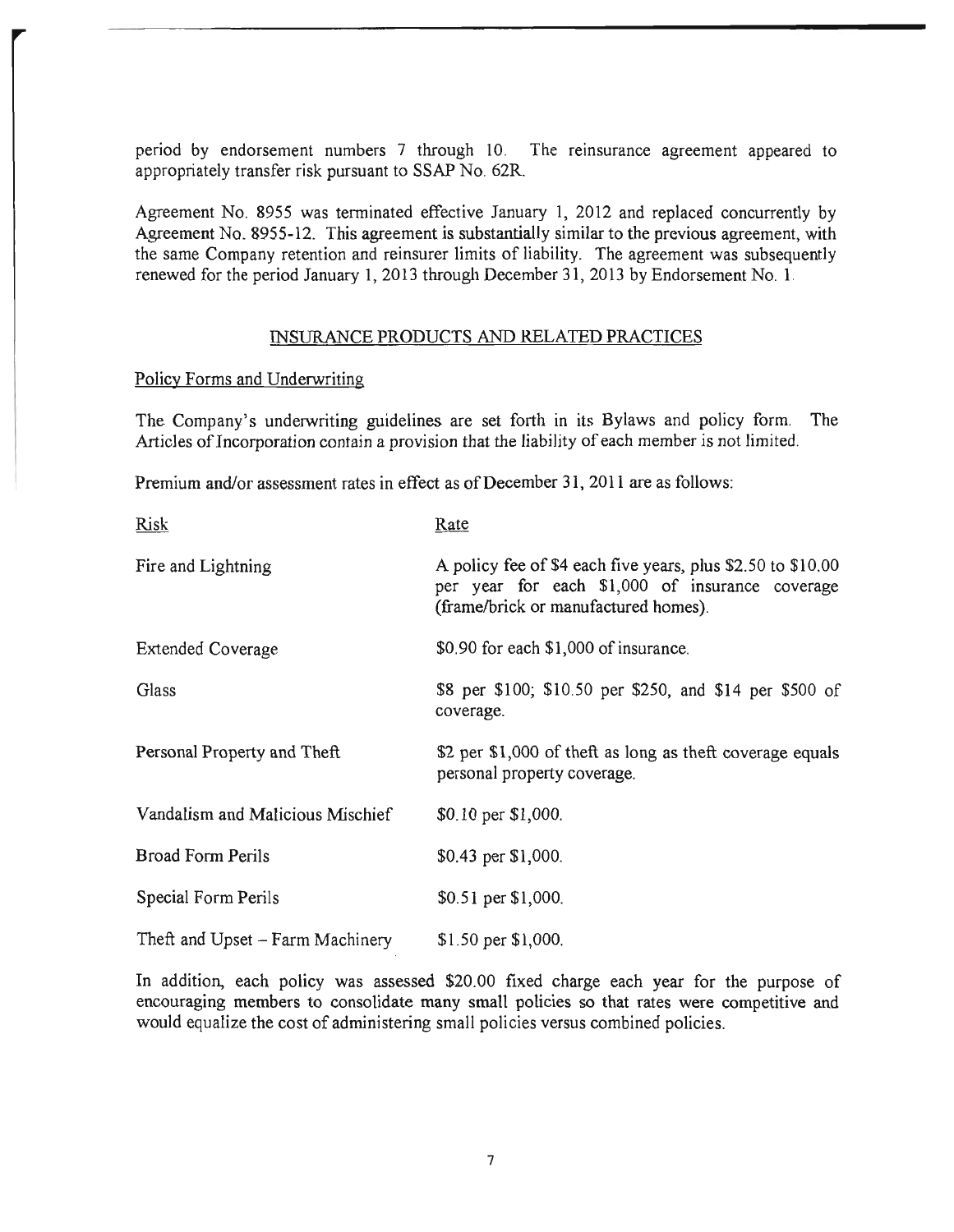Subsequent to the examination date, the rate for extended coverage was increased to \$l.15 for each \$1,000 of insurance effective January 1, 2013. In addition, the Board of Directors approved increasing the deductible from \$100 to \$250 effective January 1, 2014.

An underwriting review of all new business written in 2011 was performed. It was detennined the Company is properly underwriting new insurance policies. Premiums for new policies are appropriate and are being collected in a timely manner.

#### Treatment of Policyholders

A review of all claims paid during the examination period was perfonned to ascertain if the Company handled claims promptly and properly. This review indicated that claims were settled in a prompt manner.

The Company maintains complaint handling records in compliance with Section 41-1330, Idaho Code. A review of these records indicated there weren't any complaints filed with the Company or the Idaho Department of Insurance during the period under examination.

#### Advertising and Sales Materials

As previously reported, the Company's business is produced by its Directors acting in the capacity of agents. Pursuant to Section 41-3109(3), Idaho Code, the Directors may also act as agents and are not required to be licensed by the Idaho Department of Insurance.

The Company does not utilize fonnal means of advertising.

### ACCOUNTS AND RECORDS

The Company uses an HP Pavillion 513n computer with the Windows XP operating system. For security reasons, the Company's computer system is not connected to the Internet.

Software utilized is the APPS program from IMT Computer Service. Only parts of the program are in use for policy face sheet processing, billings, and customer payments. The Company does not use the APPS program for accounting or claims processing. Instead, the Company maintains a manual accounting system, including accounts receivable and accounts payable ledgers.

The Company writes less than \$1,000,000 direct premium and has less than 1,000 members. Therefore, the Company is exempt under IDAPA 18.01.62.001.02 and is not required to have an audit perfonned by an independent certified public accountant.

The rest of this page is intentionally blank.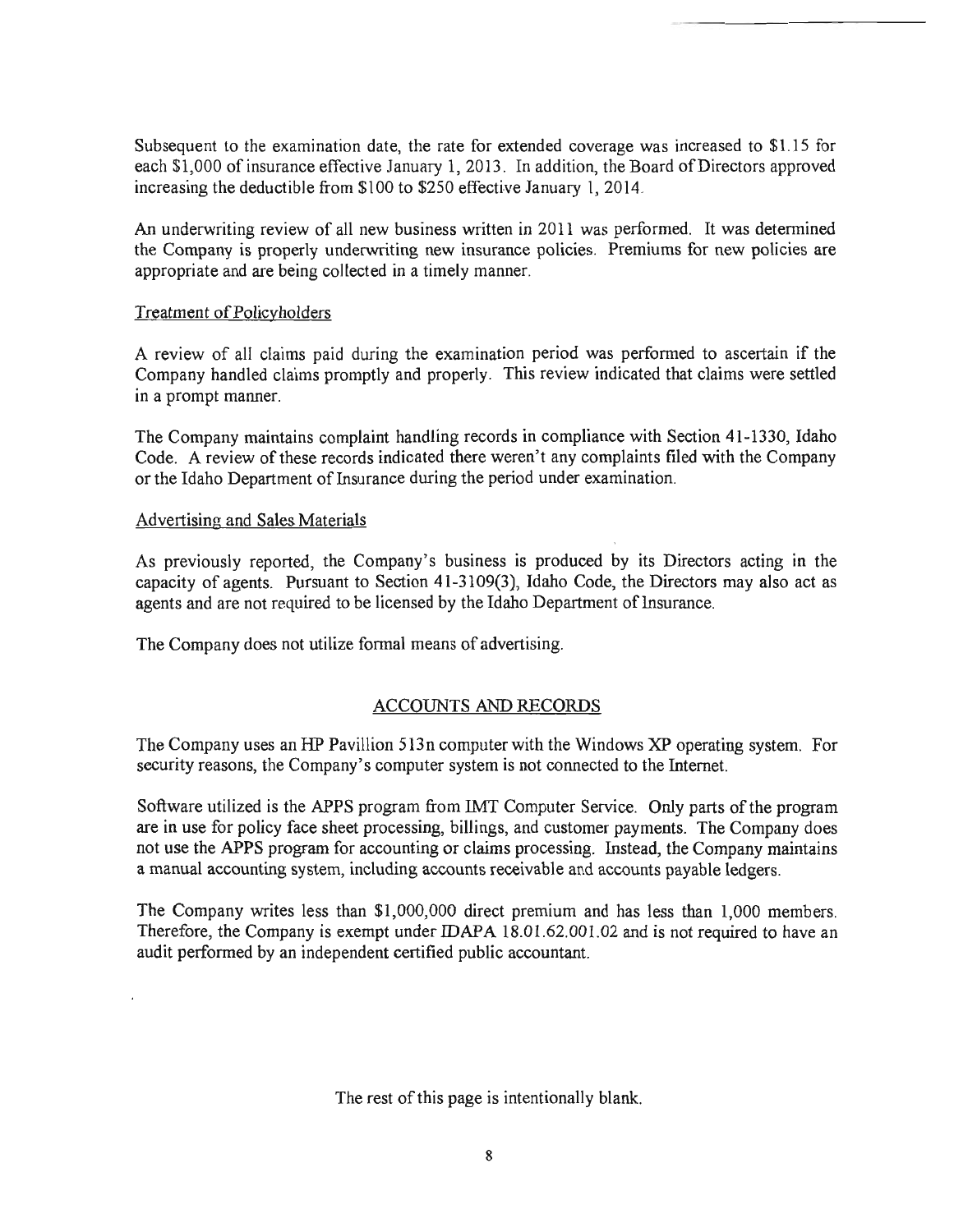### FINANCIAL STATEMENTS

The financial section of this report contains the following statements:

Assets as of December 31,2011.

Liabilities and Surplus as of December 31, 201l.

Statement of Income, for the Year Ending December 31, 2011.

Capital and Surplus Account, for the Year Ending December 31, 2011.

Reconciliation of Capital and Surplus, December 31, 2006 through December 31, 2011.

The rest of this page is intentionally blank.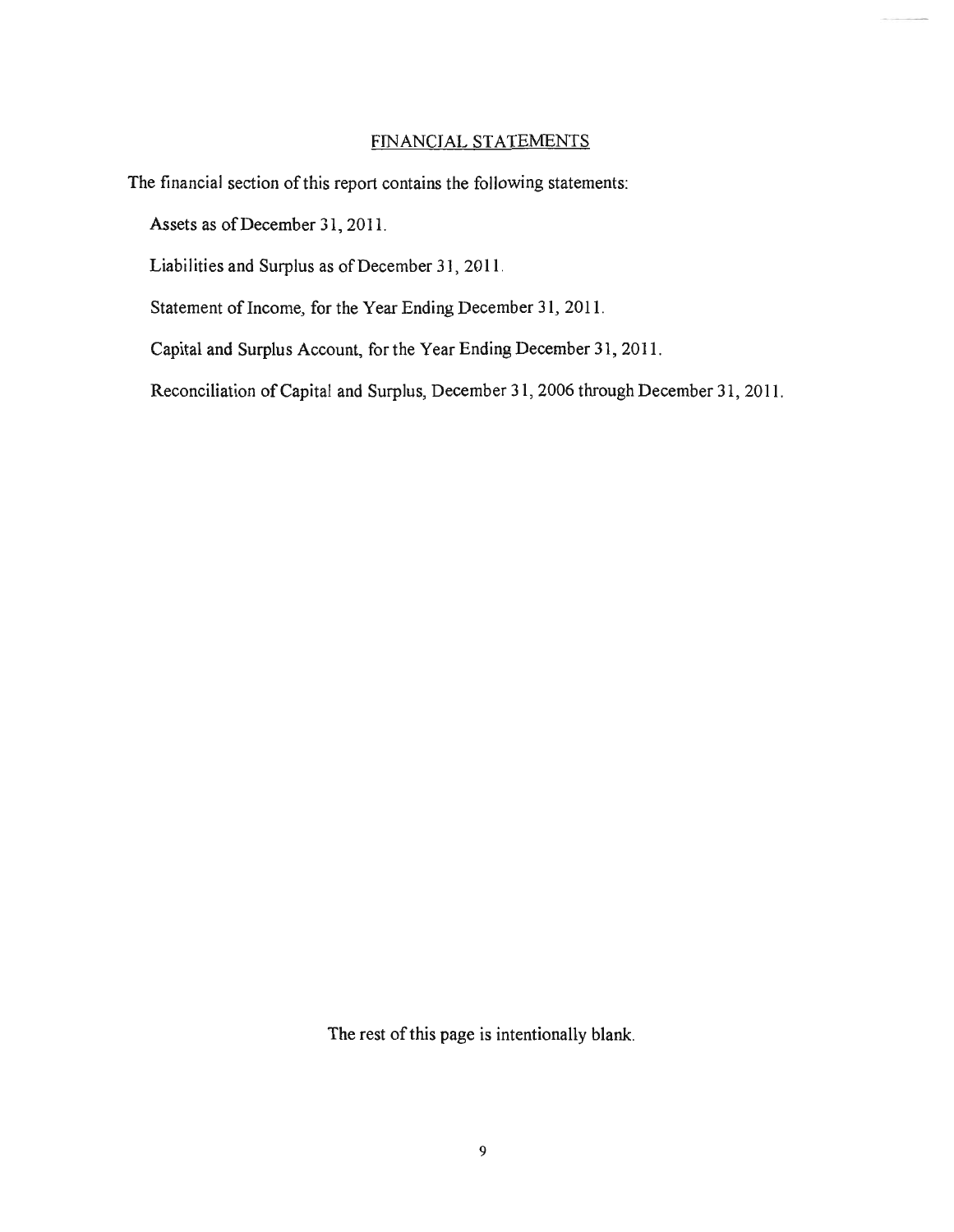# ASSETS

 $\overline{r}$ 

 $\mu$ 

# As of December 31, 2011

|                                  | Per<br>Company | Examination<br><b>Adjustments</b> | Per<br>Examination |
|----------------------------------|----------------|-----------------------------------|--------------------|
|                                  | Net Admitted   |                                   | Net Admitted       |
| Cash on hand; Deposited in Banks | \$617,959      | $\bf{0}$                          | \$617,959          |
| <b>Total Assets</b>              | \$617,959      |                                   | \$617,959          |

# LIABILITIES AND SURLPLUS

# As of December 31, 2011

| Unearned premium reserve for premiums or premium assessments<br>Commissions due and payable to agents | \$37,764<br>1,444 |
|-------------------------------------------------------------------------------------------------------|-------------------|
| <b>Total Liabilities</b>                                                                              | \$39,208          |
| Surplus to policyholders                                                                              | \$578,751         |
| Total Liabilities and Surplus to policyholders                                                        | \$617,959         |

The rest of this page is intentionally blank.

 $\overline{\phantom{a}}$ 

 $\bar{z}$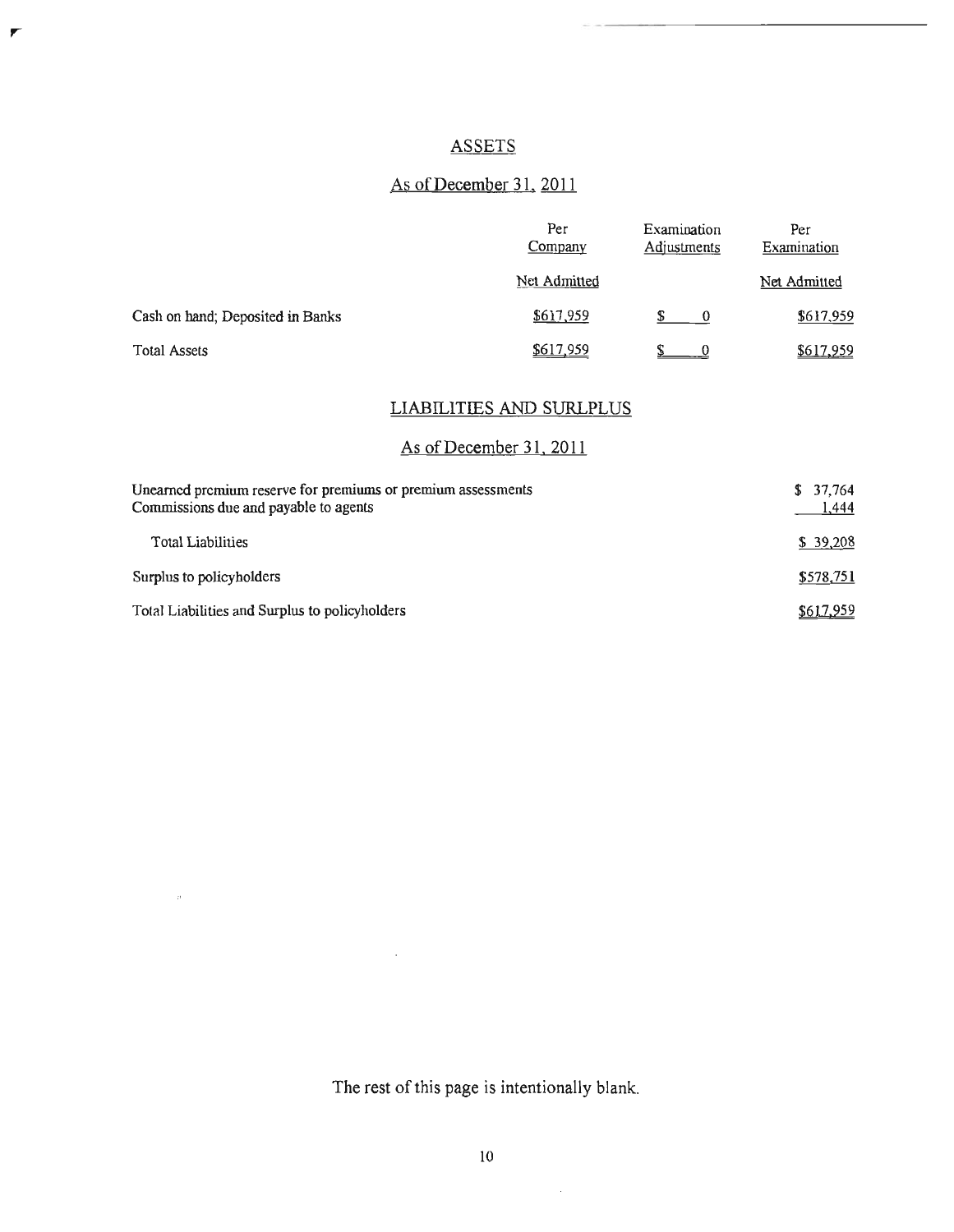# STATEMENT OF INCOME

# For The Year Ending December 31, 2011

|                                                                    | Per         | Examination          | Per              |
|--------------------------------------------------------------------|-------------|----------------------|------------------|
|                                                                    | Company     | Adjustments          | Examination      |
| Income Received During Year                                        |             |                      |                  |
| Assessments or Premiums collected during current year 2011, net of |             |                      |                  |
| \$964 refunds                                                      | \$130,997   | \$<br>0              | \$130,997        |
| Deduct Premiums for reinsurance ceded to other Companies (Note 1)  | (48,010)    | (11, 466)            | (59, 476)        |
| Rounding                                                           | (1)         | 0                    | $\boldsymbol{0}$ |
| Net income "on writings" (Note 1)                                  | \$82,986    | \$(11, 466)          | \$71,521         |
| Other income:                                                      |             |                      |                  |
| Membership Fees, Expense Constant, Service Charges                 | 8,744       | $\mathbf{0}$         | 8,744            |
| Interest Earned on Surplus                                         | 9,840       | $\bf{0}$             | 9,840            |
| Total Income Receipts (Note 1)                                     | \$101,570   | \$(11,466)           | \$90,105         |
| Disbursements During Year                                          |             |                      |                  |
| Gross amount of Losses paid and incurred during current year 2011  | \$26,125    | \$<br>$\overline{0}$ | \$26,125         |
| Net amount of Losses paid                                          | \$26,125    | \$<br>$\Omega$       | \$26,125         |
| Claims adjustment expense                                          | 322         |                      | 322              |
| Commissions paid to agents                                         | 5,150       |                      | 5,150            |
| Salaries to officers                                               | 39,701      |                      | 39,701           |
| Other compensation to officers                                     | 1,046       |                      | 1,046            |
| Salaries to employees                                              | 3,429       |                      | 3,429            |
| Liability Insurance, Workers Comp, Bond                            | 4,910       |                      | 4,910            |
| Payroll taxes                                                      | 3,729       |                      | 3,729            |
| Licenses and Insurance Department fees                             | 500         |                      | 500              |
| Directors' Fees and Expense                                        | 1,021       |                      | 1,021            |
| Agents' Expense                                                    | 5,290       |                      | 5,290            |
| <b>Employee Medical</b>                                            | 19,774      |                      | 19,774           |
| Catastrophe Treaty (Note 1)                                        | 7,500       | 7,500                | 15,000           |
| Office Expenses, Dues, Subscriptions                               | 8,802       |                      | 8,802            |
| Conference, Meetings, PR                                           | 1,091       |                      | 190,1            |
| Rounding                                                           | (1)         | (1)                  | $\bf{0}$         |
| <b>Total Funds Disbursed</b>                                       | \$128,389   | \$7,500              | \$135,890        |
| Net income/(loss) during year (Note 1)                             | (\$26, 819) | (\$18,966)           | $($ \$45,785)    |

The rest of this page is intentionally blank.

 $\bar{z}$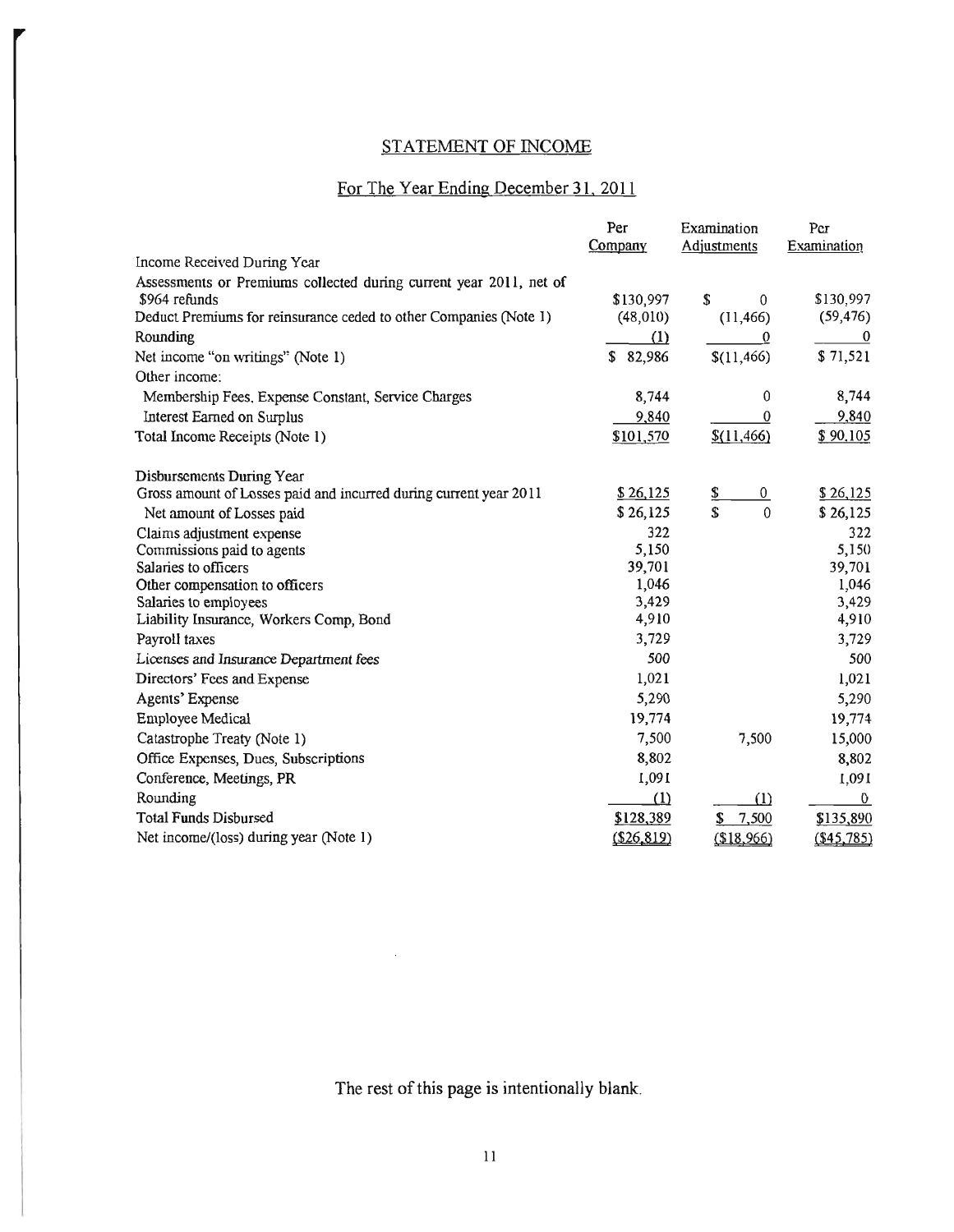# CAPITAL AND SURPLUS ACCOUNT

 $\pmb{\mathcal{F}}$ 

# For the Year Ending December 31, 2011

|                                                                                                                  | Per<br>Company         | Examination<br>Changes     | Per<br>Examination    |
|------------------------------------------------------------------------------------------------------------------|------------------------|----------------------------|-----------------------|
| Surplus to Policyholders, December 31, 2010                                                                      | \$574,920              | S<br>0                     | \$574,920             |
| GAINS AND (LOSSES) IN SURPLUS                                                                                    |                        |                            |                       |
| Change in Non-Ledger Liabilities<br>Net income(loss) (Note 1)                                                    | \$49,616<br>(26, 819)  | \$<br>$\Omega$<br>(18,966) | \$49,616<br>(45, 785) |
| Change in Surplus to Policyholders for the year (Note 1)<br>Amount 2010 Annual Statement out of balance (Note 1) | \$22,797<br>\$(18,966) | $$$ (18,966)               | \$3,831<br>$\theta$   |
| Surplus to Policyholders, December 31, 2011 (Note 2)                                                             | \$578,751              |                            | \$578,751             |

# RECONCILIATION OF CAPITAL AND SURPLUS ACCOUNT

### December 31, 2006 through December 31, 2011

|                                                               | 2007                 | 2008                     | 2009                  | <u>2010</u>            | 2011                  |
|---------------------------------------------------------------|----------------------|--------------------------|-----------------------|------------------------|-----------------------|
| Surplus to Policyholders<br>December 31, previous year        | \$659,573            | \$687,454                | \$619,850             | \$608,311              | \$574,920             |
| Change in Non-Ledger Liabilities<br>Net income(loss) (Note 1) | S<br>5,419<br>22,462 | 1,644<br>S.<br>(69, 248) | \$(3,040)<br>(8, 499) | \$ (43, 446)<br>10,055 | \$49,616<br>(45, 785) |
| Change in Surplus to Policyholders for the year               | \$27,881             | \$(67,604)               | \$(11, 539)           | \$ (33,391)            | \$3,831               |
| Surplus to Policyholders, December 31<br>(Notes $1$ and $2$ ) | \$687,454            | \$619,850                | \$608.311             | \$574,920              | \$578,751             |

The rest of this page is intentionally blank.

 $\sim$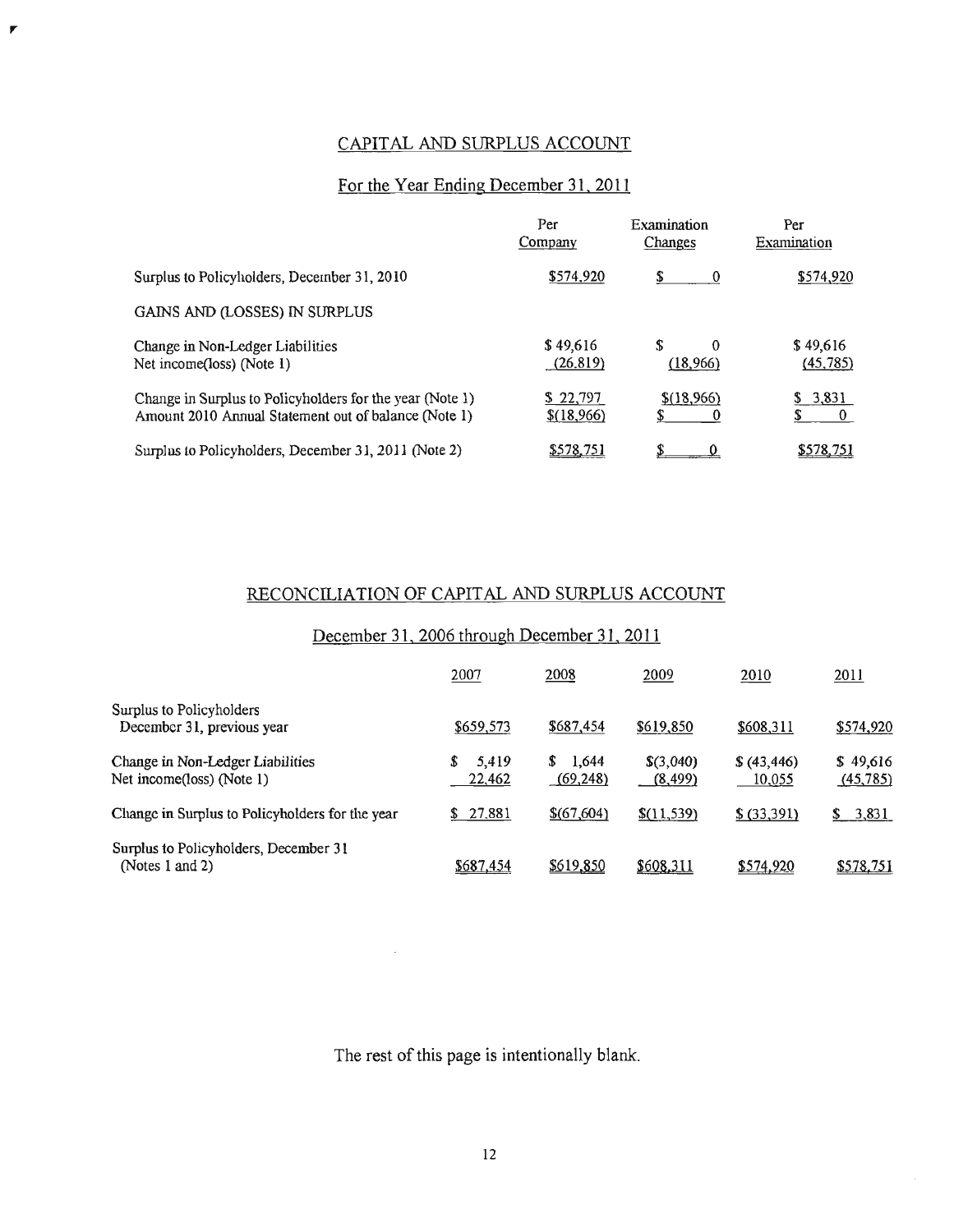#### NOTES TO THE FINANCIAL STATEMENTS

| Note (1) Premiums for reinsurance ceded to other Companies | \$(59,476) |
|------------------------------------------------------------|------------|
| Catastrophe Treaty                                         | 15,000     |
| 2010 Net Income(Loss)                                      | 10,055     |
| 2011 Net Income(Loss)                                      | (45,785)   |

The balance reported in Line 36, Page 2 did not match the balance reported in Line SO, Page 3 of the 2010 Annual Statement. The difference is shown below:

|         | Line 36, Page 2 | Line 50, Page 3 | Difference |
|---------|-----------------|-----------------|------------|
| Balance | \$644,778       | \$663,744       | (\$18,966) |

The difference was due to the Company erroneously reporting fourth quarter reinsurance premiums and catastrophe payments as paid in 2010. It was determined, however, that the payments were actually made in 2011. This caused ceded reinsurance, catastrophe treaty premiums, and net loss to be overstated by \$18,966 in 2010 and understated by the same amount in 2011. Consequently, the per Company amounts in the *CAPITAL AND SURPLUS ACCOUNT for the Year Ending December* 31, *2011* of this examination report were out of balance by \$18,966.

The proposed journal entries to correct the 2010 and 2011 Annual Statements are as follows:

| 2010                                                          |               |          |
|---------------------------------------------------------------|---------------|----------|
| Proposed Adjusting Journal Entries per Examination            | <b>Debits</b> | Credits  |
| Net Income(loss)                                              | \$18,966      |          |
| Gen Re Payments – fire, made in 2011 but reported in 2010.    |               | \$11.466 |
| Catastrophe Treaty payment made in 2011 but reported in 2010. |               | 7,500    |
| Total:                                                        | \$18,966      | \$18,966 |
|                                                               |               |          |

The results of proposed adjusting journal entries are as follows:

|                                                               | Per Company | Per Examination | Difference |
|---------------------------------------------------------------|-------------|-----------------|------------|
| Premiums for reinsurance ceded to other Companies             | \$49,702    | \$38,236        | \$11,466   |
| Catastrophe Treaty                                            | 7.500       | 0               | 7.500      |
| Net income (loss)                                             | (8,911)     | 10.055          | 18,966     |
| 2011                                                          |             |                 |            |
| Proposed Adjusting Journal Entries per Examination            |             | Debits          | Credits    |
| Gen Re Payments - fire, made in 2011 but reported in 2010.    |             | \$11,466        |            |
| Catastrophe Treaty payment made in 2011 but reported in 2010. |             | 7,500           |            |
| Net Income(loss)                                              |             |                 | \$18,966   |
| Total:                                                        |             | \$18.966        | \$18.966   |

The results of proposed adjusting journal entries are as follows:

| Premiums for reinsurance ceded to other Companies | Per Company | Per Examination | Difference  |
|---------------------------------------------------|-------------|-----------------|-------------|
|                                                   | \$(48,010)  | \$(59, 476)     | \$(11, 466) |
| Catastrophe Treaty                                | 7.500       | 15,000          | (7,500)     |
| Net income (loss)                                 | (26.819)    | (45, 785)       | (18.966)    |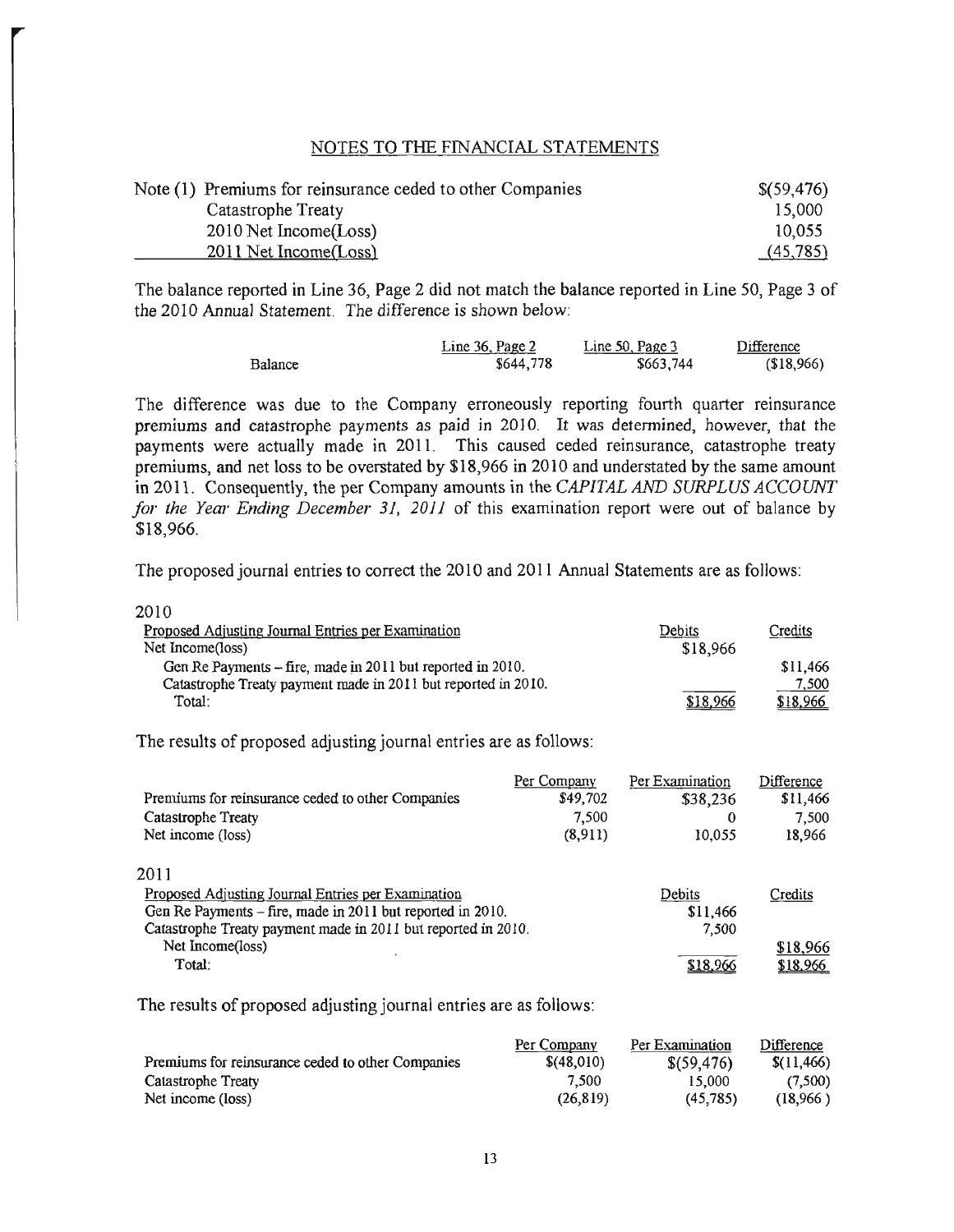It is recommended that the Company double check its financial statements for computation and cross check errors prior to filing with the Idaho Department of Insurance. Specifically, the Company should ensure that the balance reported in Line 36, Page 2 match the balance reported in Line 50, Page 3 of the Annual Statement. Any differences should be investigated and corrected prior to filing. Automated spreadsheets or accounting programs would greatly facilitate this process and prevent future calculation and reporting errors.

#### Note (2) 2007 Surplus to Policyholders  $$687,454$

Total net admitted assets reported in Line 34, Page 3 of the 2007 Annual Statement were overstated by \$100. The difference was due to miscalculation of Cash in transit; Deposited in banks as shown below:

|                      |                           | Per Company | Per Examination | Difference                       |
|----------------------|---------------------------|-------------|-----------------|----------------------------------|
| Line 5, Page 3       | Cash in transit.          | 354         | 354             |                                  |
|                      | Deposited in banks        | 731,082     | 731,082         | $\frac{0}{\sqrt{1-\frac{v}{c}}}$ |
| Line $34$ , Page $3$ | Total net admitted assets | \$731,536   | \$731.436       | \$100                            |

This resulted in overstated surplus to policyholders of \$100. The adjustment to 2007 surplus to policyholders in the financial statements of the examination report is shown below:

|                                          | Per Company | Per Examination | Difference |
|------------------------------------------|-------------|-----------------|------------|
| Line 39, Page 3 Surplus to policyholders | \$687,554   | \$687,454       | (100)      |

It is recommended that the Company double check its financial statements for computation and cross check errors prior to filing with the Idaho Department of Insurance. Specifically, the Company should ensure that the balance reported in Line 36, Page 2 match the balance reported in Line 50, Page 3 of the Annual Statement. Any differences should be investigated and corrected prior to filing. Automated spreadsheets or accounting programs would greatly facilitate this process and prevent future calculation and reporting errors.

#### SUMMARY, COMMENTS AND RECOMMENDATIONS

#### Summary

The results of this examination disclosed that as of December 31, 2011, the Company had admitted assets of \$617,959, liabilities of \$39,208, and surplus to policyholders of \$578,751. Therefore, the Company's total surplus exceeded the \$50,000 minimum prescribed by Section 41-3112A, Idaho Code.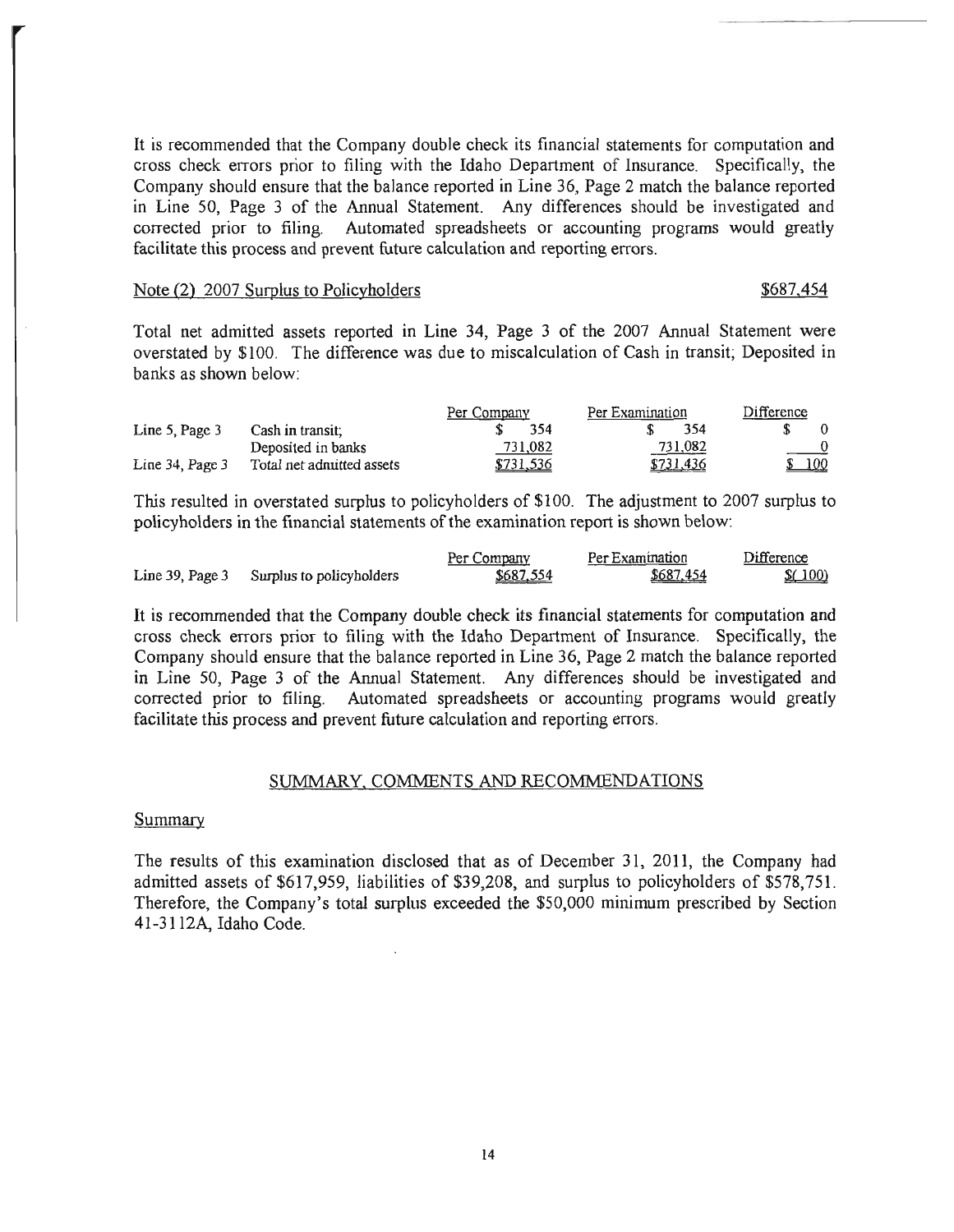#### Comments and Recommendations

#### Page

14 It is recommended that the Company double check its financial statements for computation and cross check errors prior to filing with the Idaho Department of Insurance. Specifically, the Company should ensure that the balance reported in Line 36, Page 2 of the Annual Statement match the balance reported in Line 50, Page 3. Any differences should be investigated and corrected prior to filing. Automated spreadsheets or accounting programs would greatly facilitate this process and prevent future calculation and reporting errors.

#### **CONCLUSION**

The undersigned acknowledges the courteous assistance and cooperation of the Company's employees in conducting the examination.

Respectfully submitted,

Lons Halen

Senior Insurance Examiner Department of Insurance State of Idaho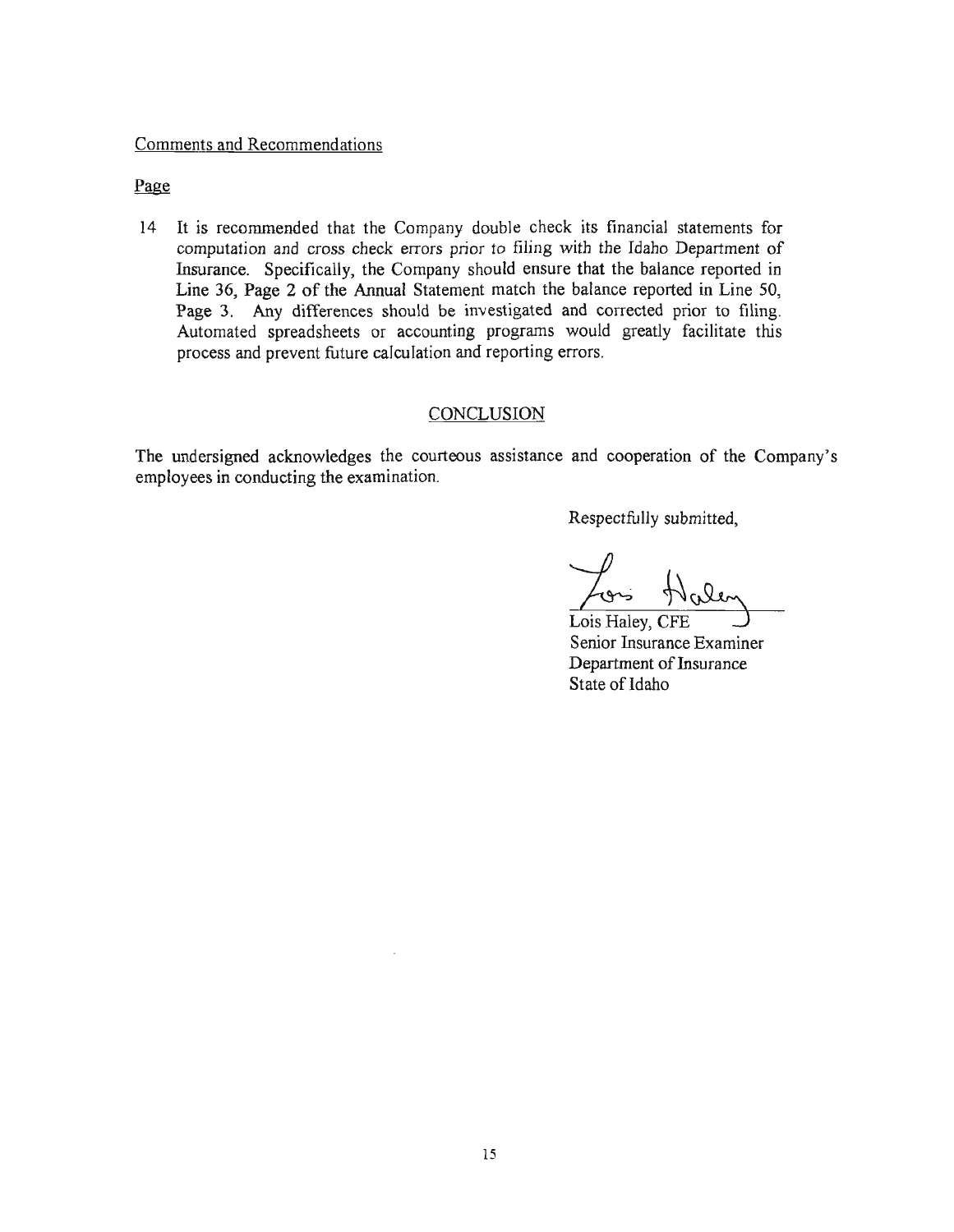C. L. "BUTCH" OTIER Govemor

7

*State of Idaho*  DEPARTMENT OF INSURANCE

700 West State Street, 3rd Floor P.O. Box 83720 Boise, Idaho 83720-0043 Phone (208)334-4250 FAX # (208)334-4398

WILLIAM W. DEAL **Director** 

#### AFFIDAVIT OF EXAMINER

State of Idaho County of Ada

Lois Haley, being duly sworn, deposes and says that she is a duly appointed Examiner for the Department of Insurance of the State of Idaho, that she has made an examination of the affairs and financial condition of Nez Perce Farmers County Mutual Fire Insurance Company for the period from January 1, 2007 through December 31, 2011, including subsequent events, that the information contained in the report consisting of the foregoing pages is true and correct to the best of her knowledge and belief, and that any conclusions and recommendations contained in the report are based on the facts disclosed in the examination.

Lois Haley, CFE

Senior Insurance Examiner Department of Insurance State of Idaho

Subscribed and sworn to before me the  $1/\sqrt{\frac{d}{d}}$  day of  $1/\sqrt{\frac{d}{d}}$  is  $\frac{d}{d}$  2013 at Boise, Idaho " •• 11 .. ."" ~, .... ~,""o" ~ **.........** MCI!, b~ I'",~ "~ ~1v-t' /1 . I}J.~ ~ til;'. -..; ~ ~ ---'==.....::..::......:...---L...!.'-'fr=...;.=-::;::"",\_-.:::::--\_\_ \_  $\sum_{i=1}^{n}$   $\sum_{i=1}^{n}$   $\frac{1}{n}$   $\frac{1}{n}$   $\frac{1}{n}$   $\frac{1}{n}$  $\int_{1}^{3} \mu O T A R \mu$ ...... ~ \ S Notary Public **Carlos**  $P_{UBL1}C = P_{WBL1}C$ <br>  $P_{UBL1}C = P_{WBL1}C$ <br>  $P_{E_0}C = P_{WBL1}C$ <br>  $P_{E_0}C = P_{WBL1}C$